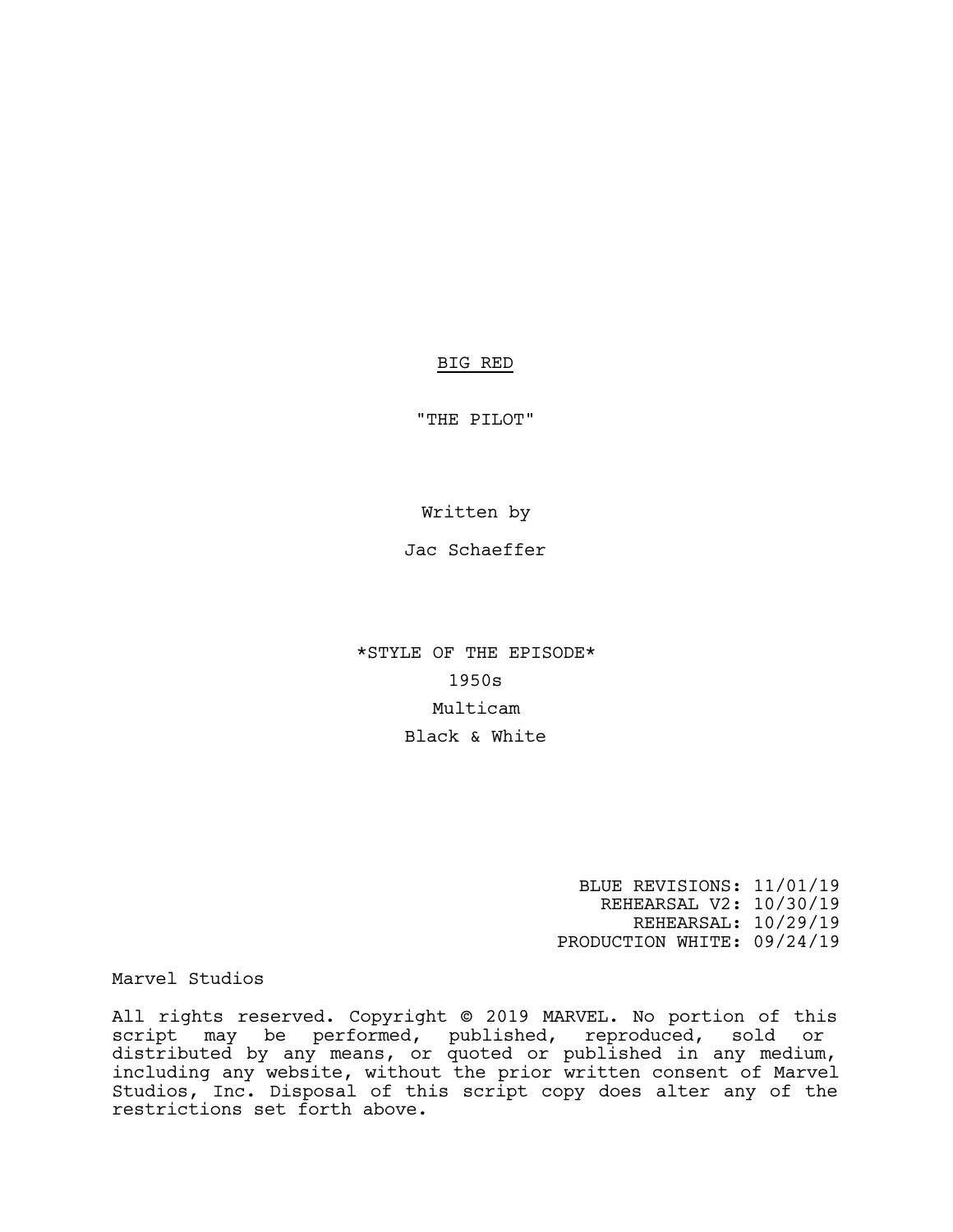### 1 **MAIN TITLES** 1

'Just Married' is written in script across the bumper of a classic convertible. Tin cans rattle cheerily below.

### THEME SONG *OH, AFTER THE MOMENT THEY SAID "I DO" FRESH FROM THE NEWLYWED KISS*

**THE VISION** is at the wheel, his blushing bride **WANDA MAXIMOFF** beside him. They pass a 'WELCOME TO WESTVIEW' billboard.

# THEME SONG *THEY MOVED TO THE 'BURBS TO EMBRACE DOMESTIC BLISS!*

As they drive through town, **THE PEOPLE OF WESTVIEW** stop and wave: a BARBER SHOP OWNER, a MOTHER pushing a baby carriage.

#### THEME SONG

### *WANDAVISION!*

Wanda and Vision pull up outside a picture-perfect HOUSE at the end of a cul-de-sac.

# THEME SONG *CAN A MAGICAL WIFE LEAD A TYPICAL LIFE*

Wanda thrums her fingers in the air to TELEKINETICALLY switch the "FOR SALE" sign to "SOLD!"

### THEME SONG *WITH A HUSBAND WHO'S PART MACHINE?*

Vision scoops up Wanda to carry her over the threshold but he forgets to open the door and PHASES right through-- leaving Wanda to land in a heap on the welcome mat!

# THEME SONG *HOW WILL THIS DUO FIT IN AND PULL THROUGH? OH,*

Vision sticks his head back out the door, panicked. *Are you alright, dear?* Yes, Wanda's fine.

> THEME SONG *BY SHARING A LOVE LIKE YOU'VE NEVER SEEN!*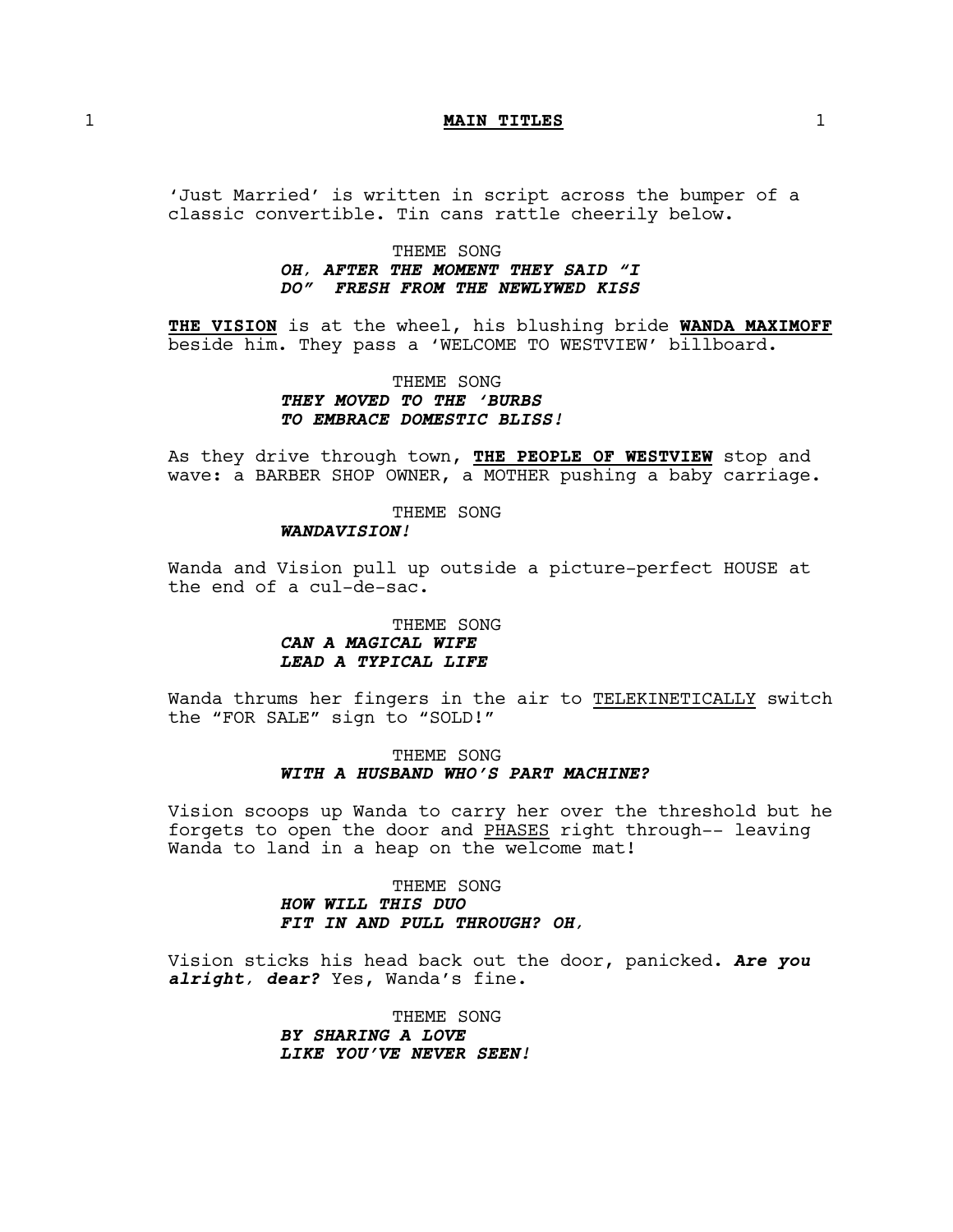Let's try this again: Vision carries Wanda through their open front door. He almost trips on an ottoman, but then PHASES his legs right through. He sets Wanda down--

They dance, he dips her, and then a kiss...

THEME SONG

*WANDAVISION!*

### **END MAIN TITLES**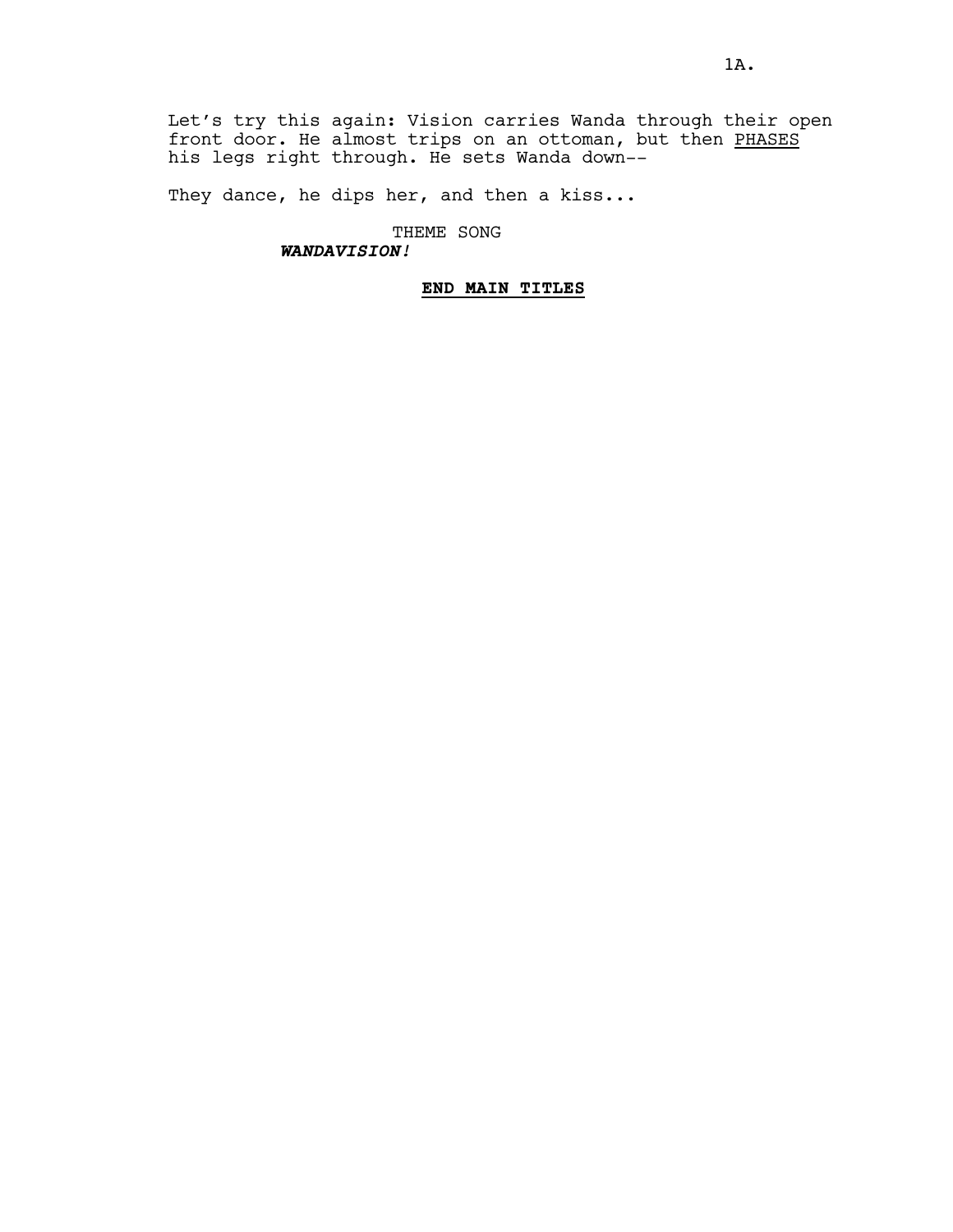FADE IN:

### 2 INT. WANDA AND VISION'S HOUSE/KITCHEN - MORNING 2

WANDA IN THE KITCHEN, HAIR BOBBED AND SKIRT FULL. SHE WEARS AN APRON FOR HOUSEWORK AS SHE WASHES, DRIES, AND STACKS DISHES... ALL WITHOUT TOUCHING A SINGLE ONE. SHE LEANS AGAINST THE COUNTER, HER FINGERS DOING THE WORK AT A DISTANCE. VISION ENTERS. HE APPEARS AS HIS SYNTHEZOID SELF, DRESSED IN A SUIT AND CARRYING HIS BRIEFCASE.

#### **VISION**

My wife and her flying saucers.

AS HE CROSSES TO HER, A DINNER PLATE SMASHES INTO HIS HEAD AND SHATTERS INTO A MILLION PIECES. HE HAS NO REACTION.

### WANDA

My husband and his indestructible head.

THE AUDIENCE LAUGHS.

**VISION** 

Aren't we a fine pair.

WITH HER SIGNATURE 'MAGIC' GESTURE, WANDA CONJURES THE PLATE BACK TOGETHER. THEN SHE WRAPS HER ARMS AROUND VISION'S NECK.

WANDA

What do you say to silver dollar pancakes, crispy hash browns, bacon, eggs, freshly squeezed orange juice and black coffee?

#### VISION

I say... I don't eat food.

### WANDA

(IN ON THE JOKE) That explains the empty refrigerator.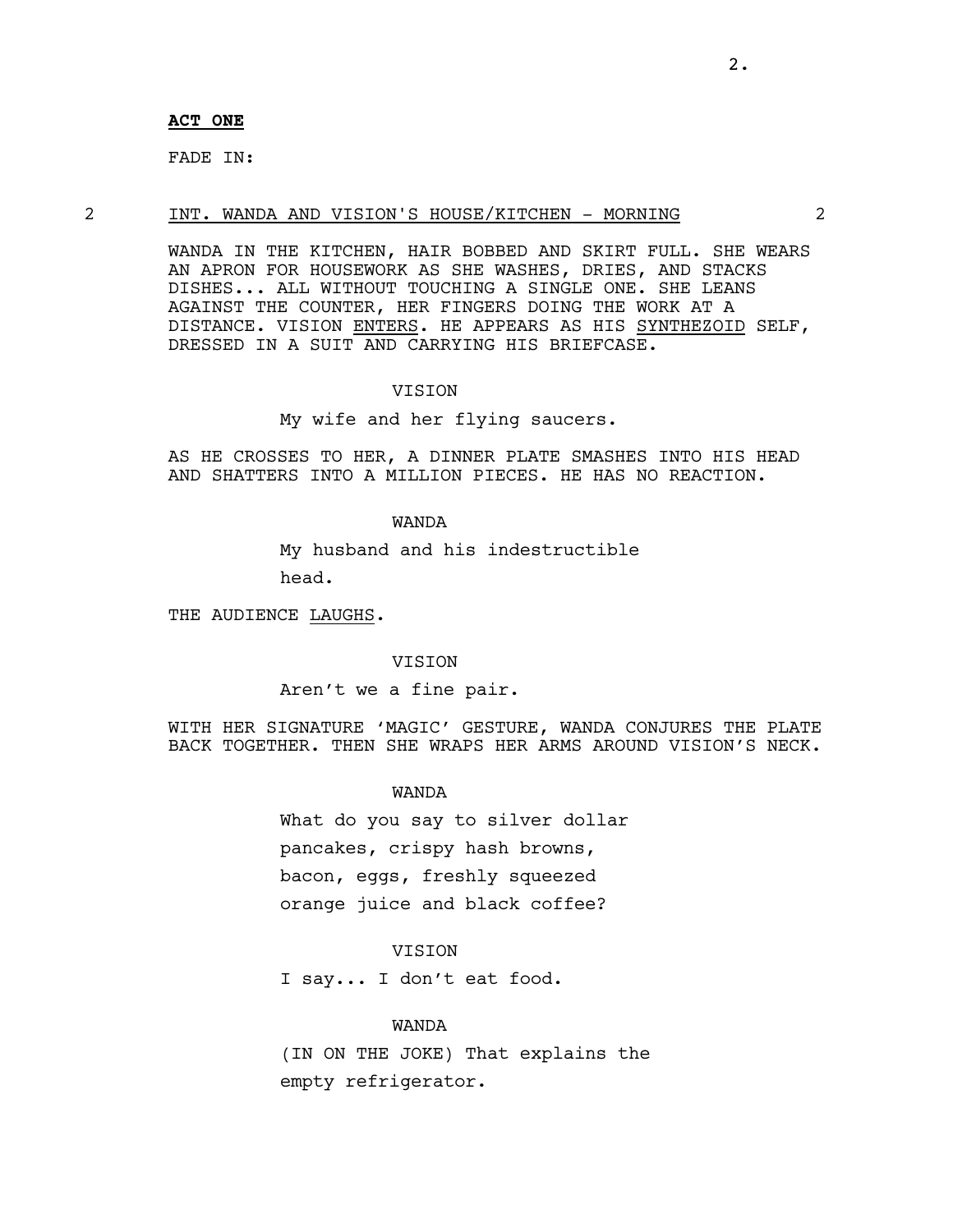AUDIENCE LAUGHTER. THIS IS A COUPLE VERY MUCH IN LOVE. VISION SPOTS SOMETHING OVER WANDA'S SHOULDER.

**VISION** 

Wanda.

### WANDA

Hmmm?

VISION

Is there something special about today?

### WANDA

I know the apron is a bit much, darling, but I'm doing my best to blend in.

THE AUDIENCE LAUGHS. VISION POINTS TO A WALL CALENDAR.

#### VISION

There on the calendar-- someone's drawn a little heart right over today's date.

WANDA LOOKS AT THE HEART. SHE OBVIOUSLY CAN'T REMEMBER ITS SIGNIFICANCE EITHER, SO SHE COVERS.

### WANDA

Oh yes, the heart... Don't tell me you've forgotten, Vis.

### VISION

Wanda, I am incapable of forgetfulness. I remember everything. That is not an exaggeration. In fact, I'm incapable of exaggeration.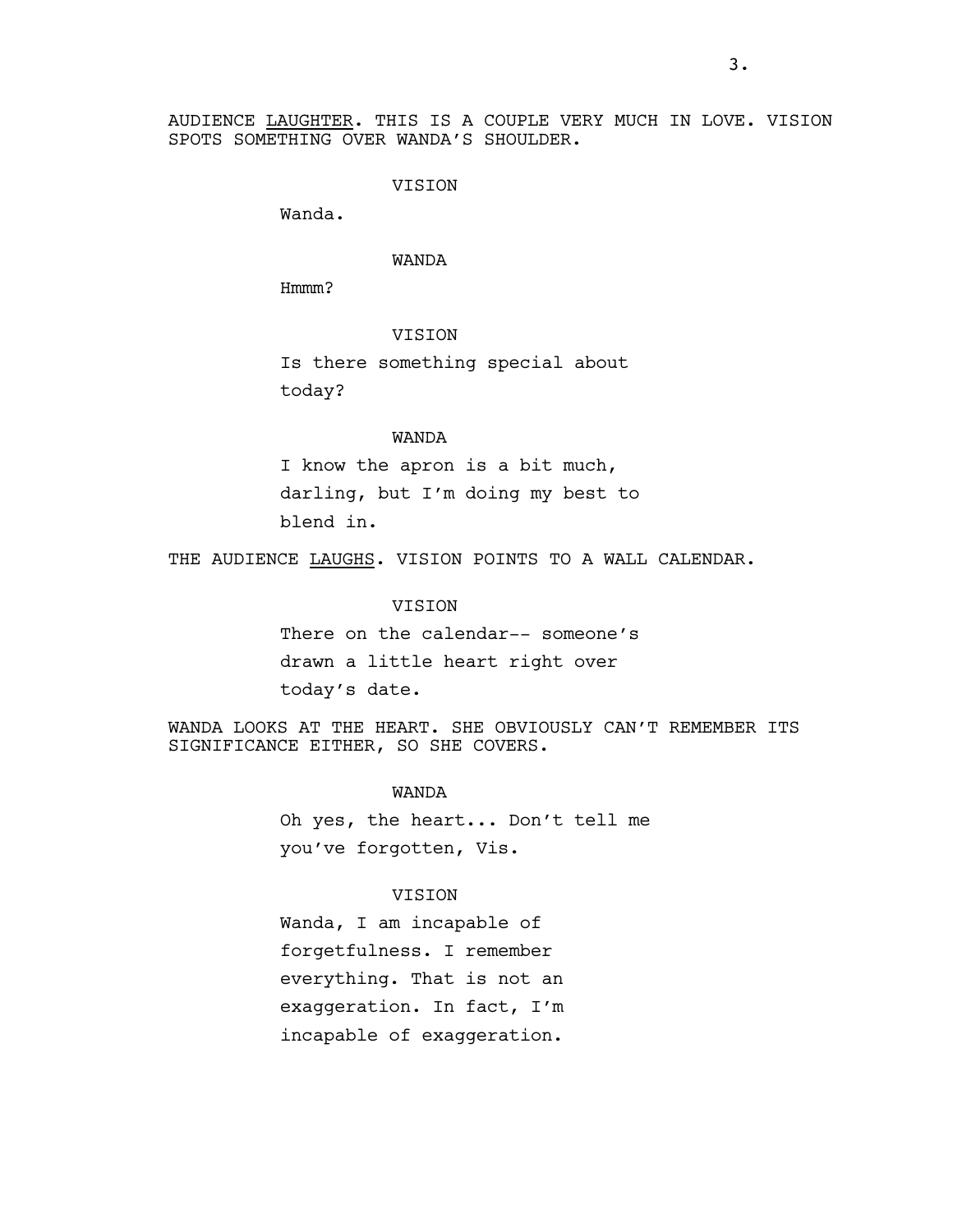Well then, tell me what's so important about today's date.

### VISION

(BEAT) What was the question?

THE AUDIENCE LAUGHS. NOW THEY'RE BOTH COVERING.

VISION (CONT'D)

Perhaps you've forgotten yourself.

# WANDA

Me? Heavens no. I've been so looking forward to it!

### VISION

As have I!

NOW A GAME OF FILL-IN-THE-BLANK.

### VISION

(FISHING) Today you and I are celebrating...

WANDA

You bet we are! It's the first time we... (HE GIVES HER NOTHING) have ever celebrated this occasion before!

# VISION

It's a special day!

WANDA

Perhaps an *evening*?

# VISION

Of great significance--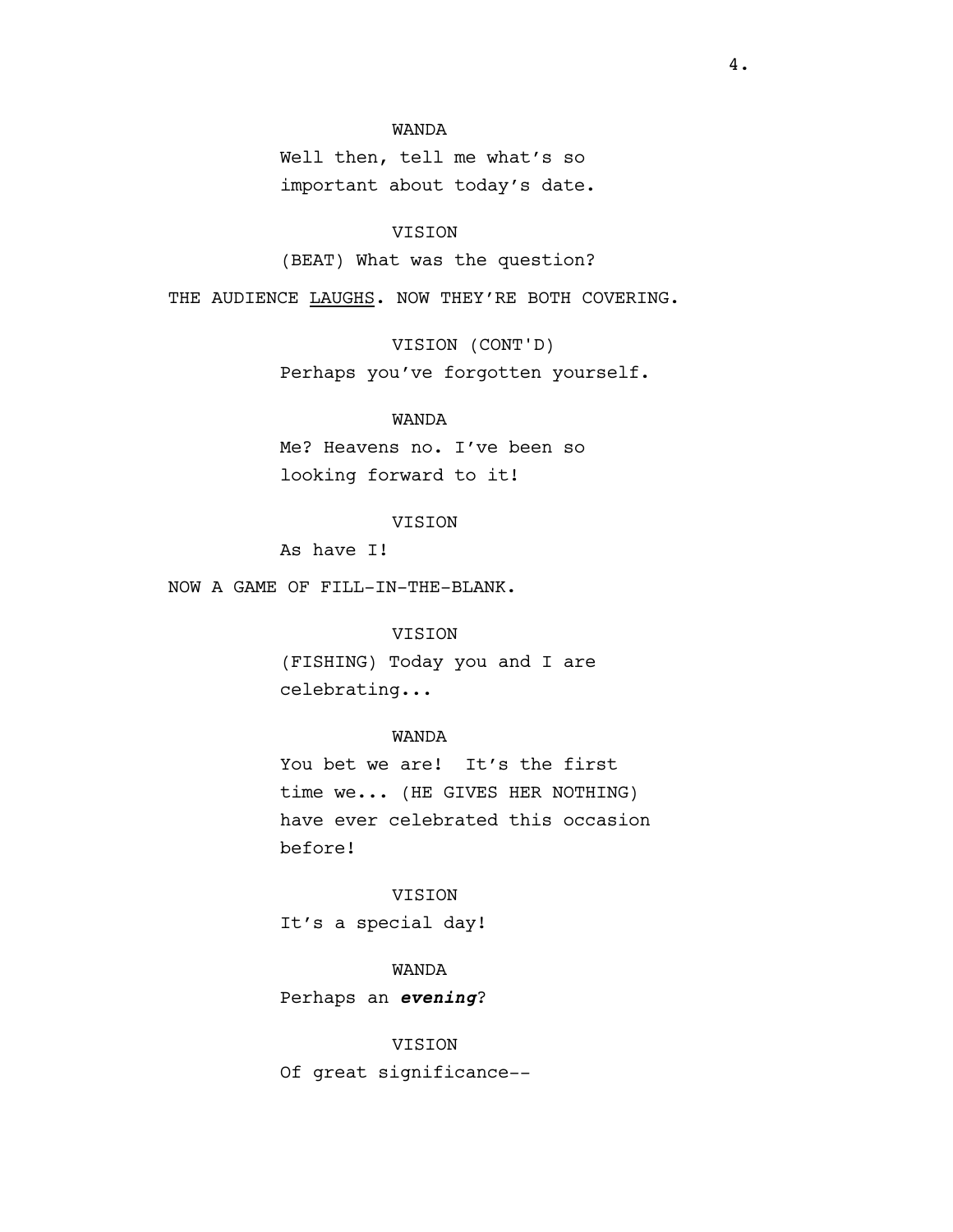To us both!

VISION

Naturally.

WANDA

Obviously!

VISION

### Exactly. Well done.

VISION, UNCERTAIN, STANDS AND PUTS ON HIS HAT.

VISION

Off to work with me then.

WANDA

Don't forget--

VISION

(DEFENSIVE) I haven't!

BUT WANDA IS TALKING ABOUT HIS SYNTHEZOID APPEARANCE. SHE GESTURES TO HIS FACE. AUDIENCE LAUGHTER.

#### VISION

Ah.

SHEEPISH, VISION TRANSFORMS INTO HIS HUMAN SELF. HE GRABS HIS BRIEFCASE AND EXITS THROUGH THE BACKDOOR.

WANDA RETURNS TO THE CALENDAR, CONTEMPLATING THE HEART. *WHAT COULD IT MEAN?* THEN THERE'S A KNOCK AT THE FRONT DOOR.

4 INT. WANDA AND VISION'S HOUSE/LIVING ROOM - SAME 4

WANDA CROSSES THROUGH THE LIVING ROOM. SHE ANSWERS THE DOOR TO FIND HER BRASSY NEIGHBOR, **AGNES,** STANDING THERE WITH A POTTED PLANT.

 $\sim$  5.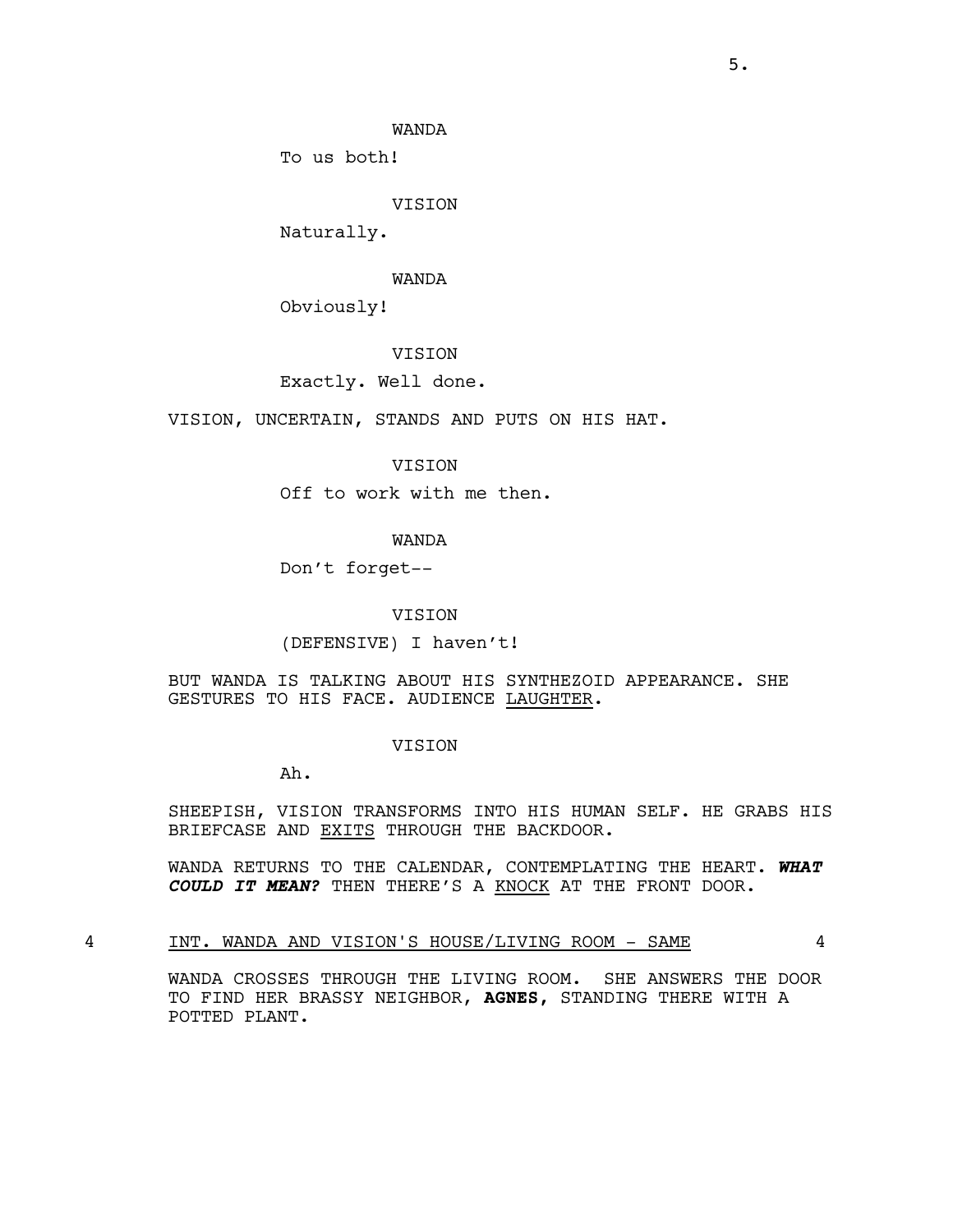### AGNES

Hello, my dear! I'm Agnes, your neighbor to the right! My right, not yours. Forgive me for not stopping by sooner to welcome you to the block, my mother-in-law was in town... so I wasn't.

AGNES HANDS WANDA THE PLANT AND BREEZES PAST HER INTO THE HOUSE. WANDA DOESN'T QUITE KNOW WHAT TO MAKE OF THIS WOMAN.

#### AGNES

So! What's your name? Where're you from? Most importantly, how's your bridge game, hon?

### WANDA

I... I'm Wanda.

#### AGNES

Wanda. Charmed. (LOOKING AROUND) Golly, you settled in fast. Did you use a moving company?

# WANDA

I sure did. Those boxes don't move themselves!

AUDIENCE LAUGHTER.

#### AGNES

What's a single gal like you doing rattling around this big house?

# WANDA

Oh no, I'm not single.

### AGNES

Well, I don't see a ring.

WANDA INSTINCTIVELY HIDES HER HAND.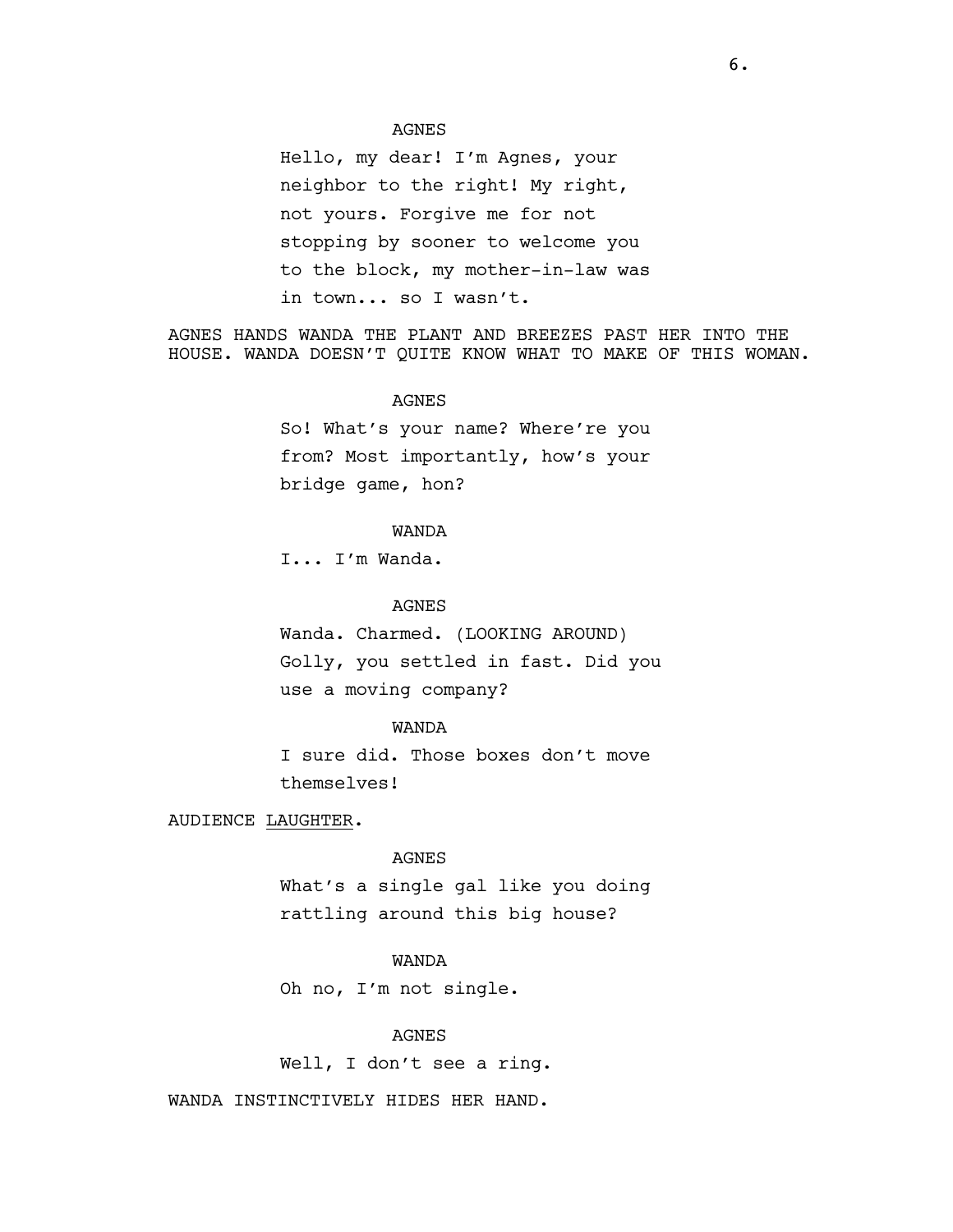I assure you, I'm married. To a man. A human one. And tall. As a matter of fact, he'll be home later tonight for a special occasion, just the two of us.

# AGNES

Really? Somebody's birthday?

### WANDA

I don't think so...

# AGNES

Today isn't a holiday, is it?

# WANDA

No, not a holiday...

# AGNES

An anniversary then?

# WANDA

(REALIZING) Yes! That must be it. Our anniversary!

### AGNES

Oh, that's just marvelous! How many years?

# WANDA

(NOT SURE) It feels like we've always been together.

# AGNES

Lucky gal. The only way Ralph would remember our anniversary is if there was a beer named 'June 2nd.'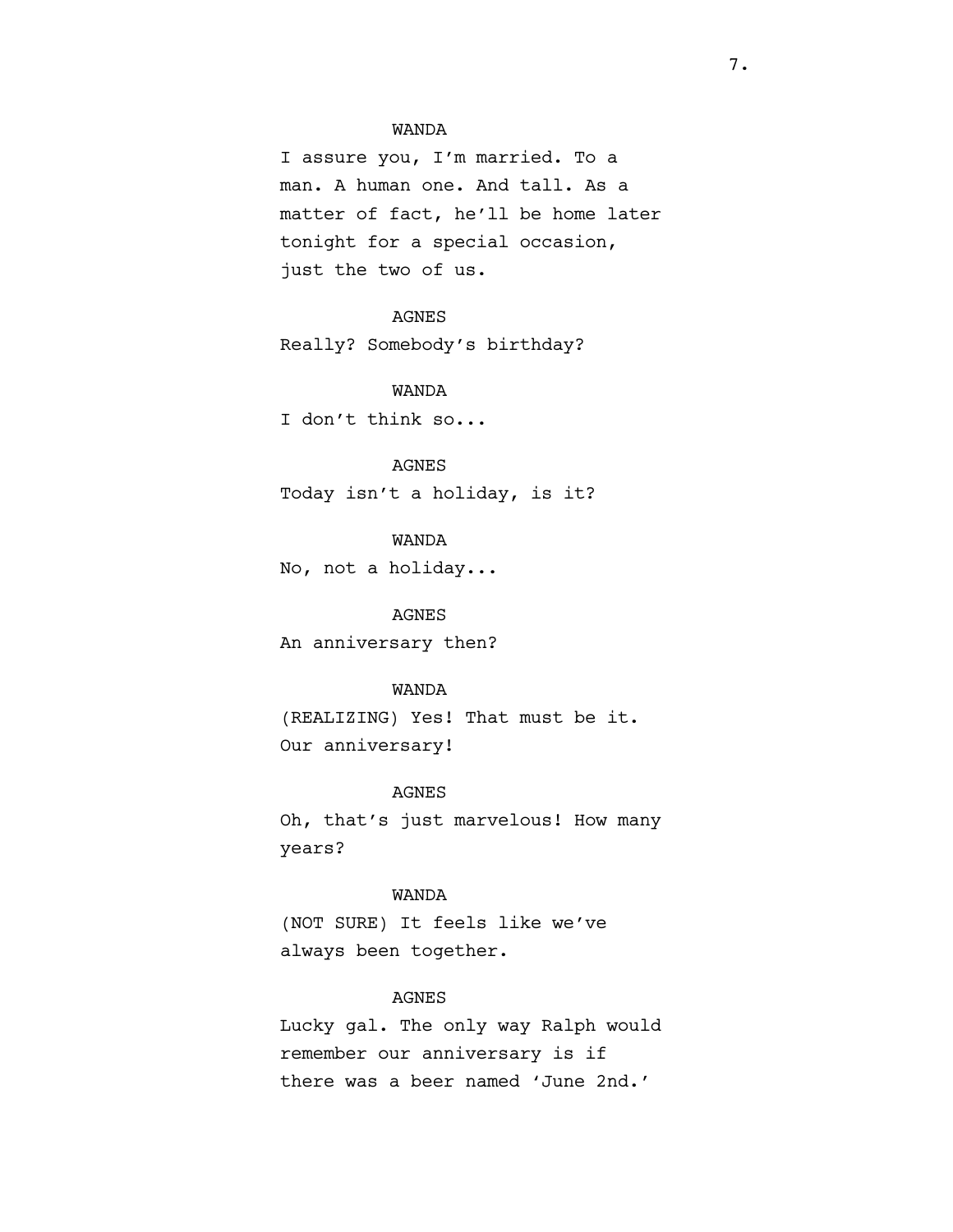### AUDIENCE LAUGHTER.

AGNES So what do you have planned?

WANDA

How do you mean?

### AGNES

For your special night! A young thing like you doesn't have to do much, but it's still fun to set the scene. Say, I was just reading a crackerjack magazine article called "How to Treat Your Husband to Keep Your Husband." Let me tell you- what Ralph could really use is "How to Goose Your Wife so You Don't Lose Your Wife!"

AUDIENCE LAUGHTER.

# AGNES

Hang on, I'll go grab it and we can start planning! This is going to be a gas!

AGNES RUSHES OUT. ON WANDA: THIS COULD BE FUN.

### 5 INT. VISION'S OFFICE - DAY 5

VISION (HUMAN FORM) AT HIS DESK IN A SMAll BULLPEN. HE STANDS AND CROSSES TO DELIVER A STACK OF FILES TO HIS CO-WORKER **NORM**. "YAKETY YAK" PLAYS ON A RADIO ON NORM'S DESK.

#### VISION

Here are those computational forms you requested, Norm.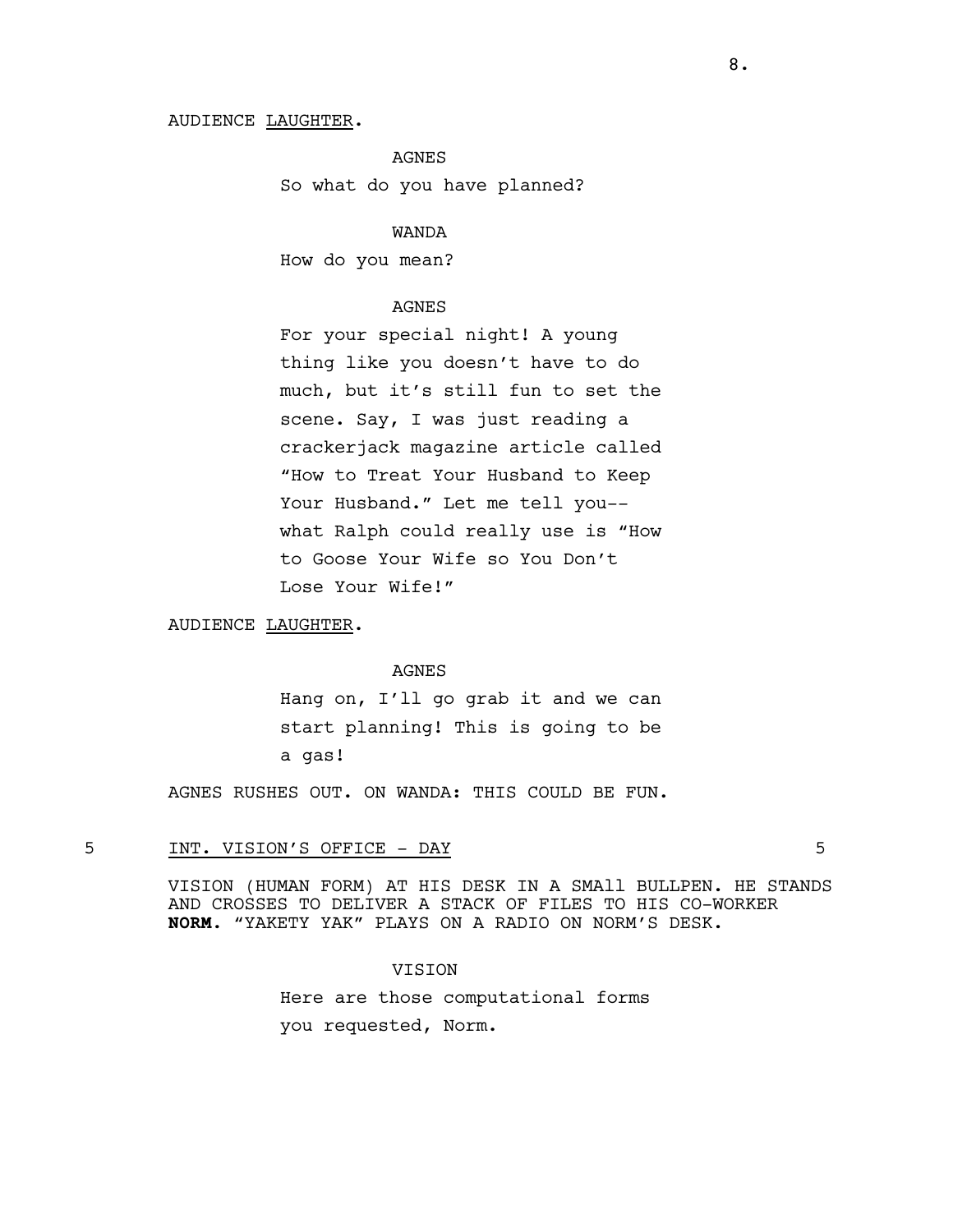# NORM

Gee willikers, that was fast! (GESTURES TO THE RADIO) The music isn't bothering you, is it, pal?

# **VISION**

In terms of distraction from work or the largely non-sensical nature of the lyrics?

AUDIENCE LAUGHTER.

### NORM

The first one.

#### VISION

Oh. Not at all. Thank you, Norm.

VISIONS STARTS TO GO, BUT THEN TURNS BACK TO NORM.

### NORM

Something else I can help you with, buddy?

### VISION

Yes, as a matter of fact... Norm, would you be so good as to tell me what it is we do here exactly? Do we make something?

### NORM

No.

# VISION

Do we buy or sell anything?

#### NORM

No and no.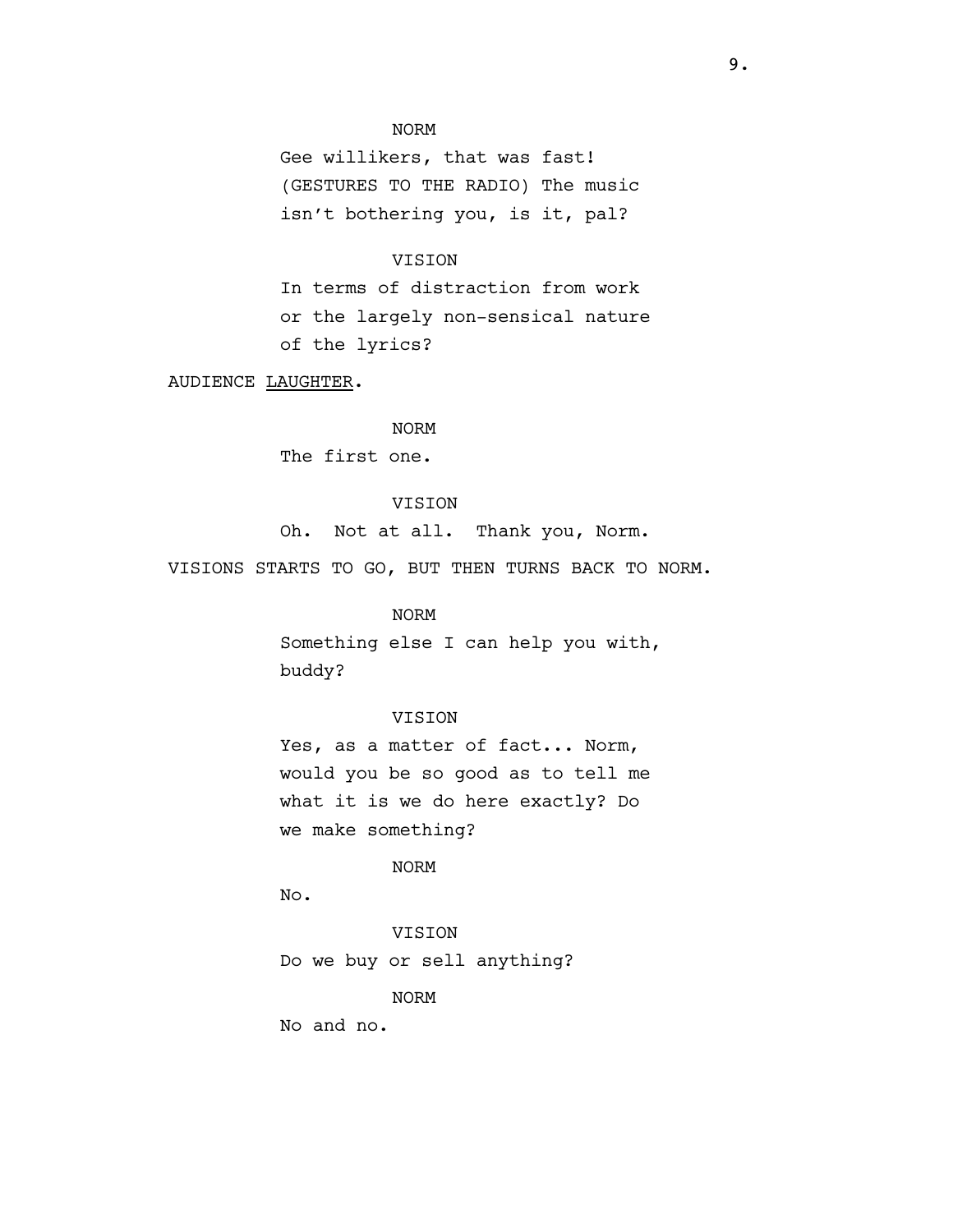VISION

Then what is the purpose of this company?

# NORM

All I know is, since you arrived, productivity has gone up 300%.

### VISION

Yes, but what are we producing?

# NORM

(THINKING) Computational forms! Nobody computes the data like you do, pal. You're a walking computer!

### **VISION**

(MORTIFIED) What?! No. I am most certainly not that. I'm just a regular carbon-based employee made entirely of organic matter. Just like you, Norm!

AUDIENCE LAUGHTER.

NORM

What's got your feathers ruffled?

### **VISION**

Forgive me, I'm a tad on edge. It appears there's something special about today -- special to Wanda, that's my wife -- and I can't for the life of me recall what it is.

VISION'S GRUFF **BOSS** APPEARS FROM HIS OFFICE, SAYING GOODBYE TO A CLIENT. VISION AND NORM SNAP TO. NORM QUICKLY SWITCHES OFF THE MUSIC.

### MR. HART

Vision. The wife and I are looking forward to this evening.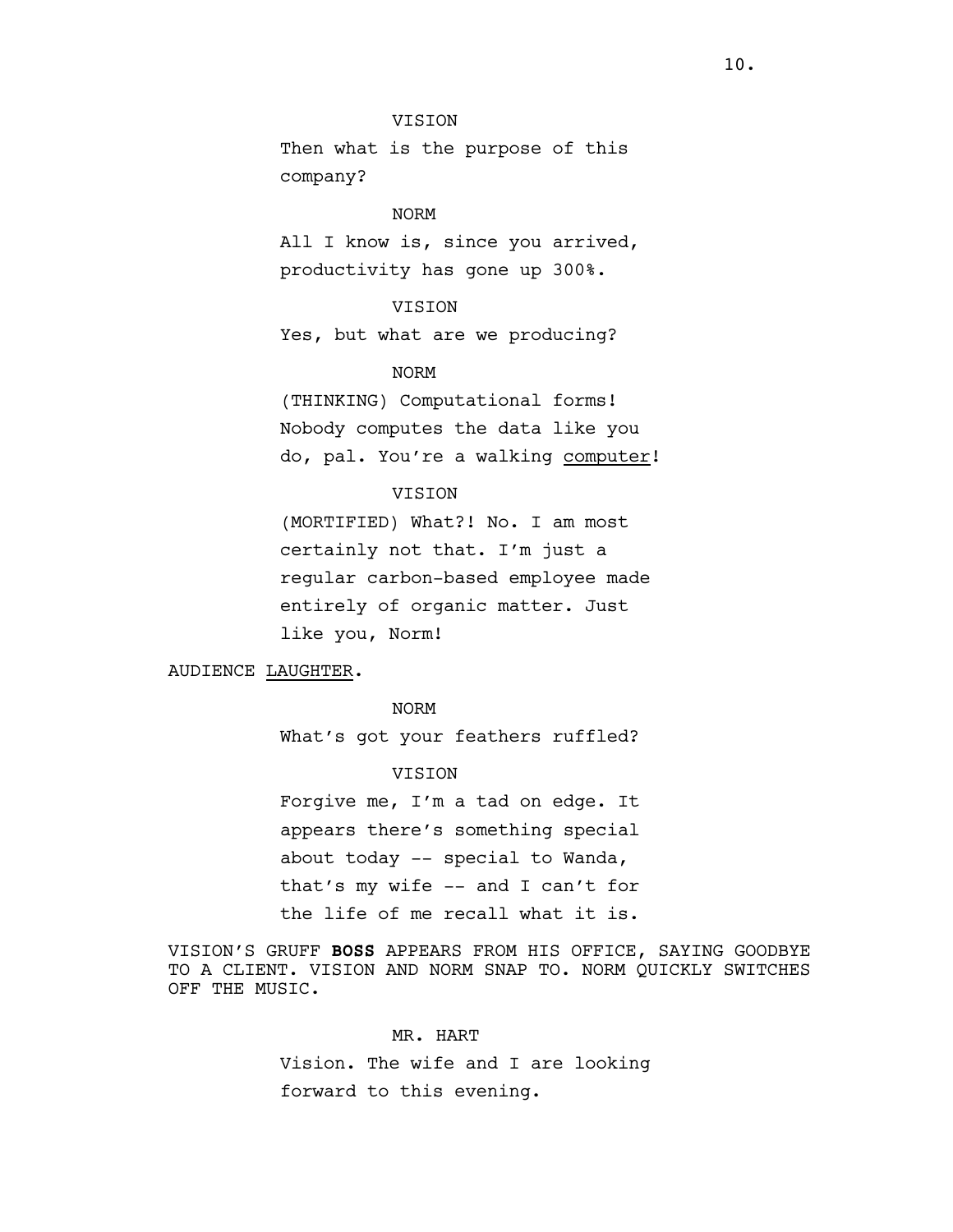# THE AUDIENCE "OOOOOOH'S!" IN UNDERSTANDING.

VISION (CONT'D) (FIGURING IT OUT) Yes of course! Dinner this evening with Mr. *Hart* and his dear lady wife, Mrs. *Hart*.

### MR. HART

That's what I said. What's wrong with you, son? You got a screw loose?

AUDIENCE LAUGHTER.

#### **VISION**

No, sir. All screws tightened, sir.

# MR. HART

I should hope so. Employee dinners are a rite of passage for new hires. Jones here failed miserably, isn't that right?

**JONES** PASSES BY WITH ALL HIS OFFICE BELONGINGS IN A BOX.

# JONES

The wife thought five courses would be sufficient.

# MR. HART

Then there was that paltry excuse for entertainment.

# JONES

A string quartet.

#### MR. HART

And your embarrassing display of Beatnik enthusiasm.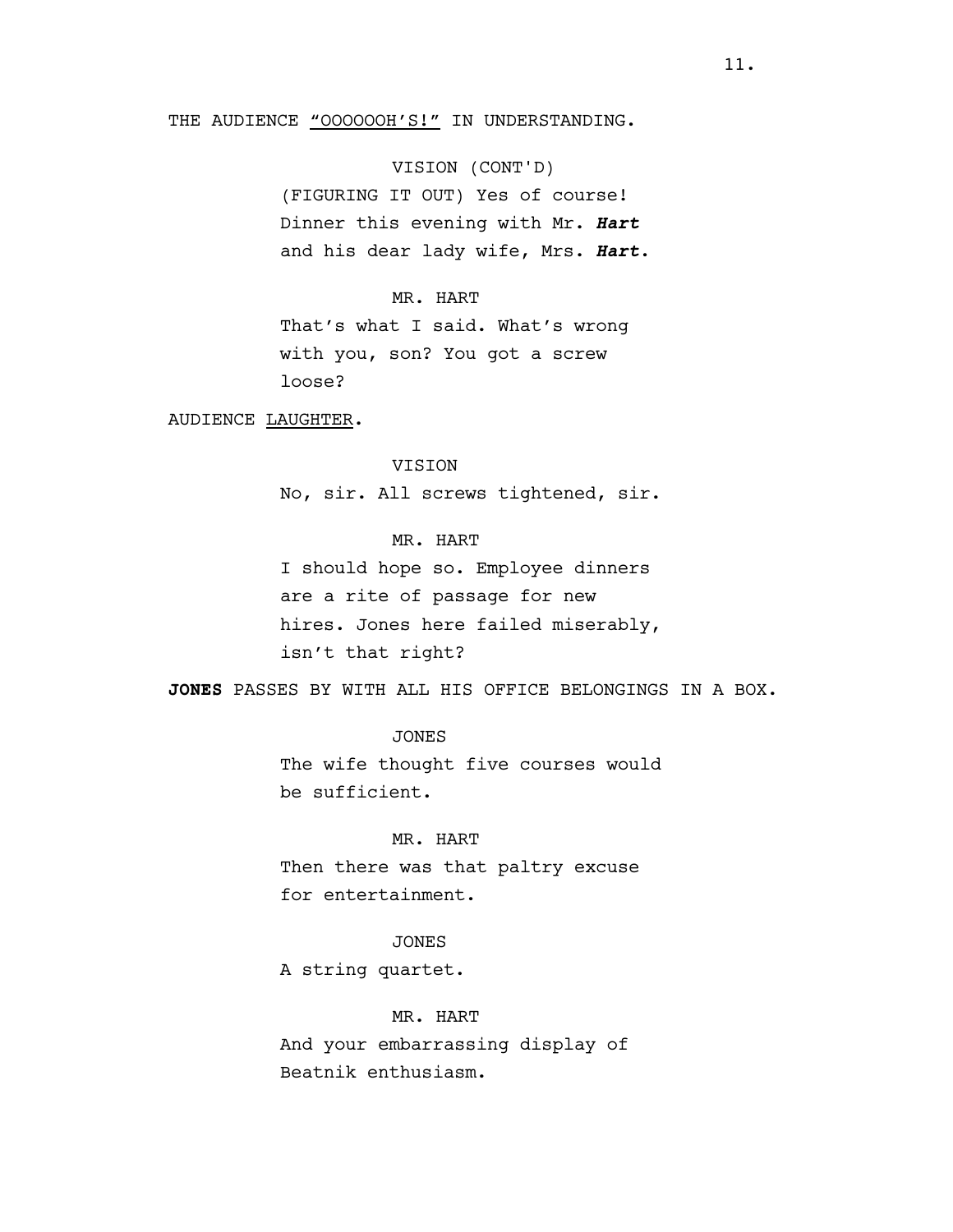I wore a turtleneck.

AUDIENCE LAUGHTER.

# MR. HART Best of luck on the unemployment line there, Jones!

JONES HEFTS HIS BOX AND EXITS. VISION FEELS THE PRESSURE.

### MR. HART

I owe my success to my keen judge of character. No skeletons in your closet, eh Vision?

#### VISION

I don't have a skeleton, sir.

# MR. HART

Glad to hear it. Your future at this company depends on it.

MR. HART EXITS. VISION IMMEDIATELY PICKS UP THE TELEPHONE.

### 6 INT. LIVING ROOM - SAME 6

WANDA AND AGNES SIT ON THE SOFA, WITH AGNES READING FROM A MAGAZINE AND WANDA MAKING A CHECKLIST.

# AGNES

And you don't have a song? Nothing special you played at your wedding?

### WANDA

No. Nothing special.

### AGNES

I'll just loan you some records then. So we've got music covered, decor, wardrobe... what about seduction techniques?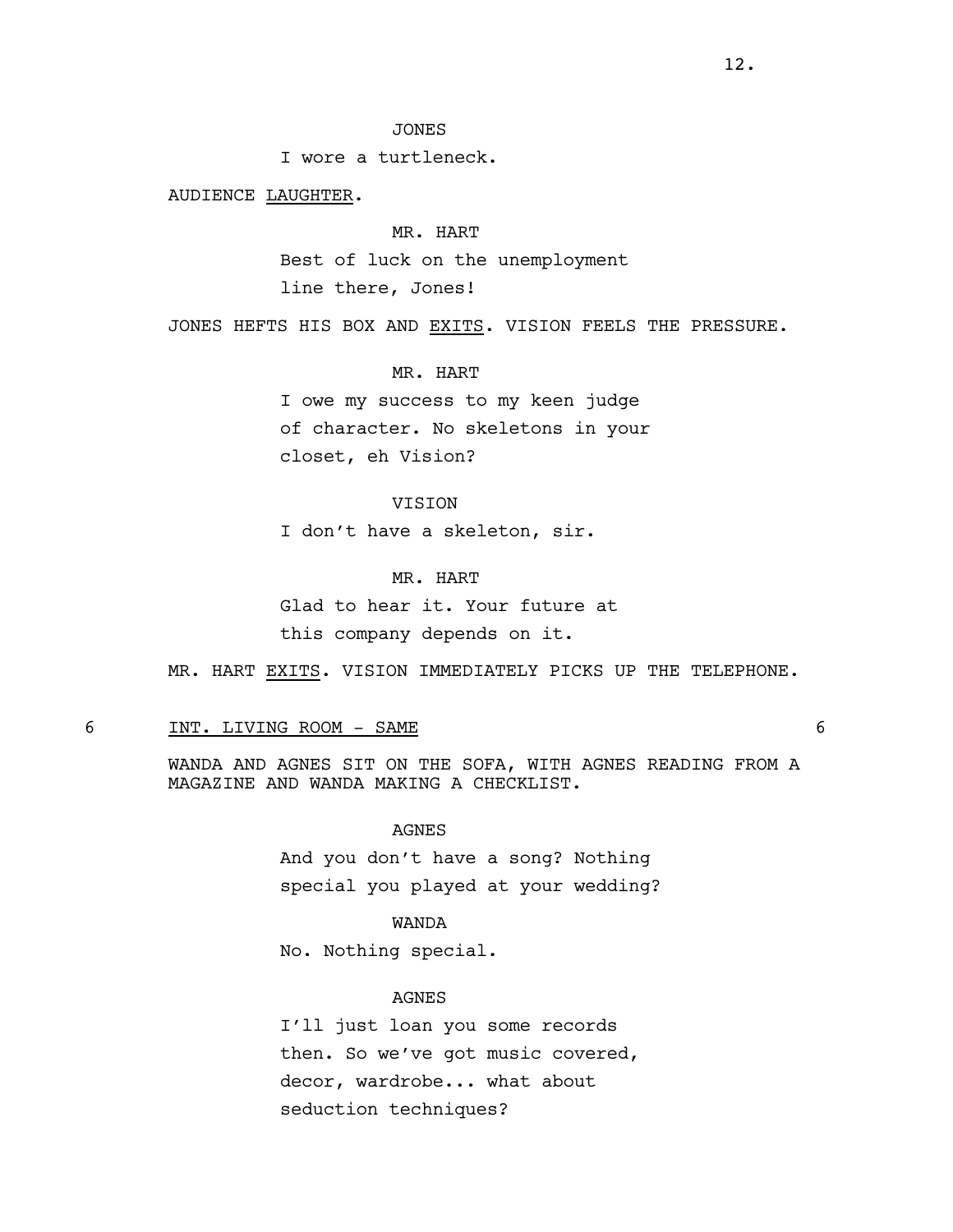I have those... I think.

# AGNES

Of course you do!

# WANDA

Out of curiosity, what does it say?

# AGNES

That you should stumble when you walk into a room. So he can catch you. It's romantic!

# WANDA

(DOUBTFUL) Any other tricks?

# AGNES

You could point out that the death rate of single men is twice that of married men.

# WANDA

Now *that's* romantic!

WANDA AND AGNES LAUGH. THE PHONE RINGS. WANDA ANSWERS.

WANDA

Vision residence?

#### VISION

Wanda, darling?

### WANDA

### Vision, sweetheart!

WANDA SIGNALS HAPPILY TO AGNES. THROUGH THE FOLLOWING SCENE INTERCUT BETWEEN LIVING ROOM AND VISION'S OFFICE.

#### VISION

About tonight--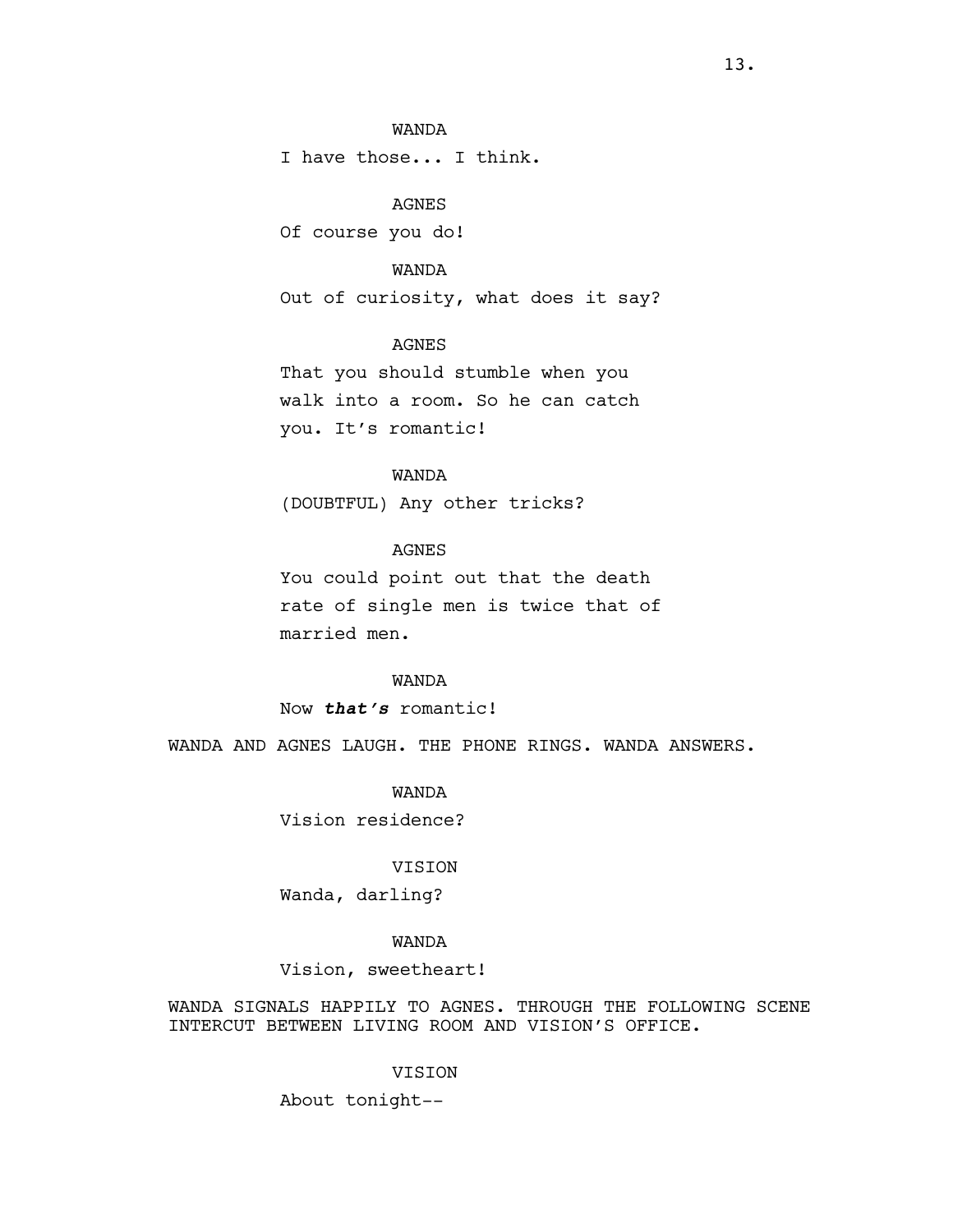Don't worry honey, I have everything under control!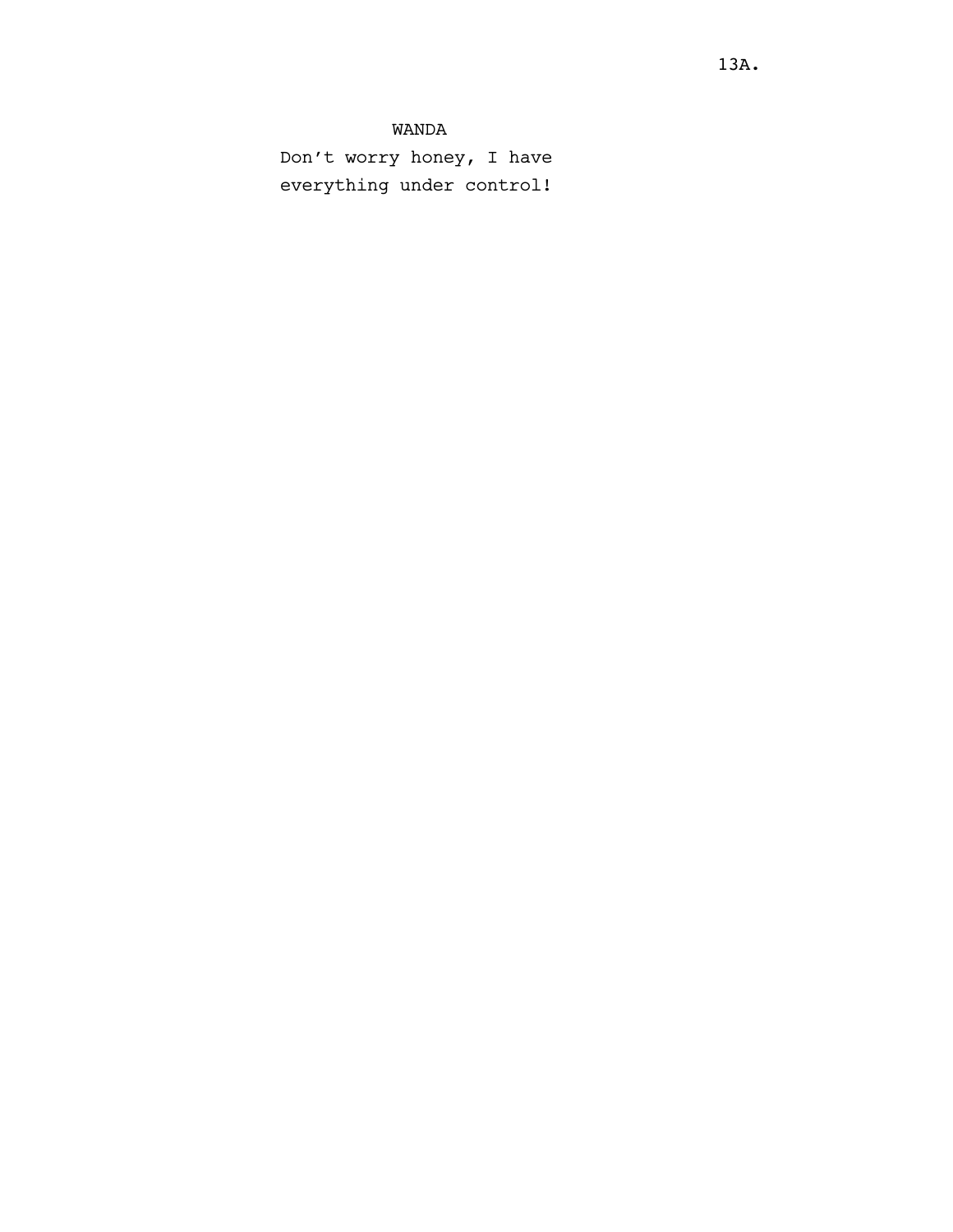# VISION

What a relief. I must confess: I'm really rather nervous.

# WANDA

Nervous? Whatever for?

### VISION

You know, I still get tongue-tied.

### WANDA

(TOUCHED) After all this time? Oh, Vis!

# VISION

There's an awful lot riding on this, Wanda. If it doesn't go just so, this could be the end!

# WANDA

(ALARMED) It's just one night. There's no need to get dramatic.

### VISION

I think the best course of action is to impress the wife.

### WANDA

(FLIRTY) And I think the best course of action is to impress the husband!

WANDA WINKS AT AGNES WHO GIVES HER A THUMBS UP.

# VISION

Wonderful. Glad to know you and I are on the same page. Until tonight then, darling.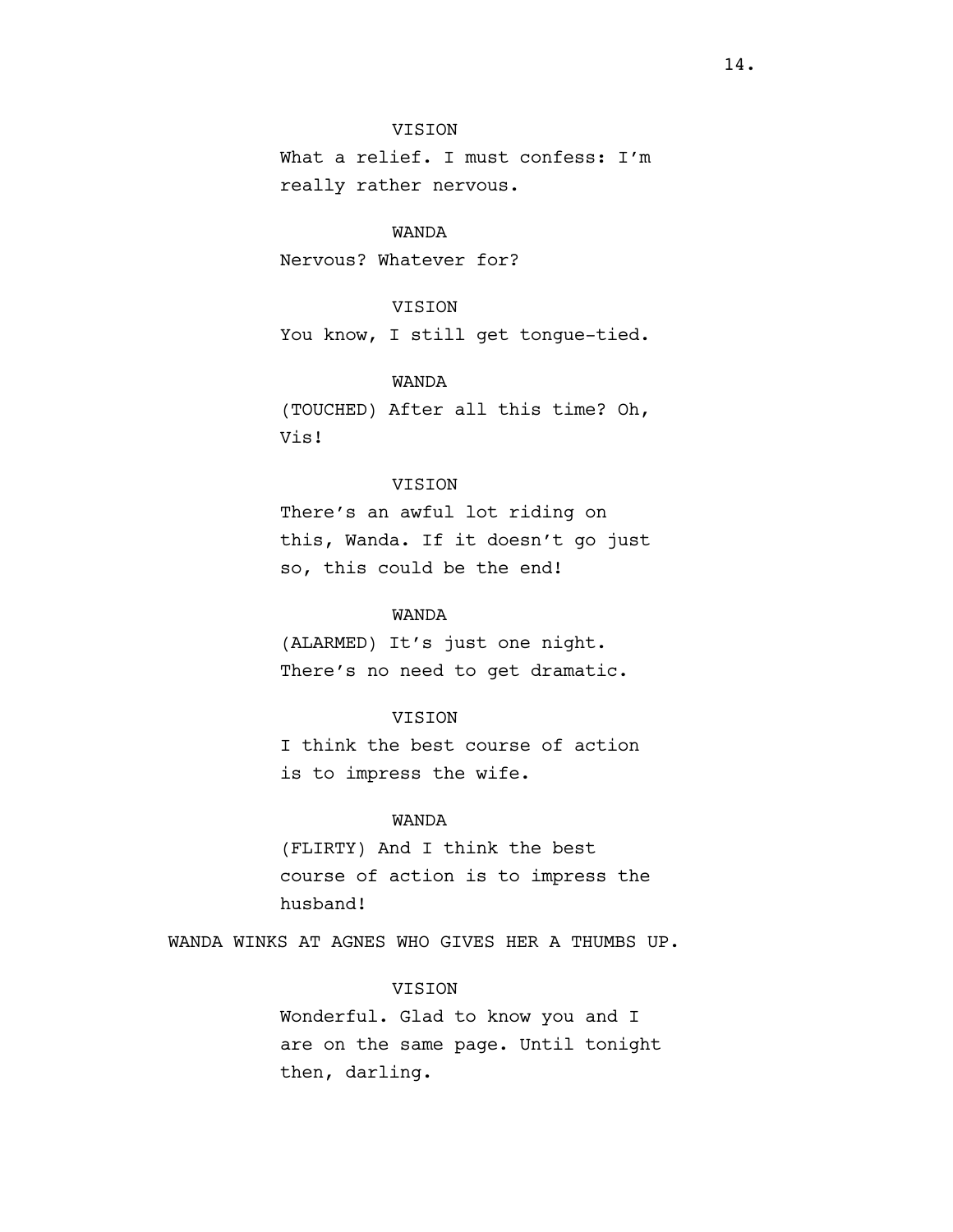Until tonight!

DISSOLVE TO: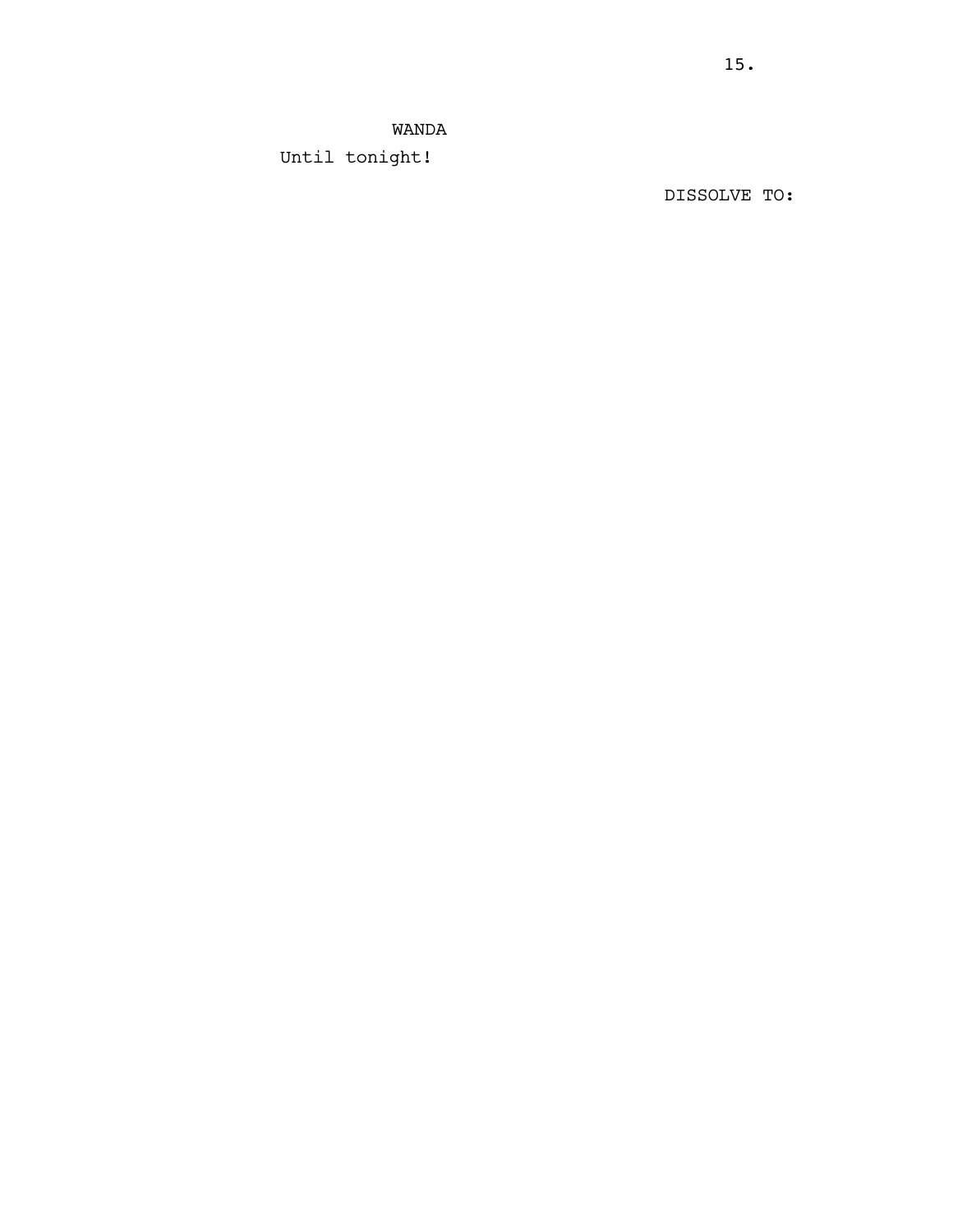### **\*COMMERCIAL BREAK\***

### 7 INT. COMMERCIAL KITCHEN - DAY 7

BUNRT TOAST pops out of a smoking TOASTER. The 'wah-wah' music tells us that this appliance is a real lemon.

An **ANNOUNCER** steps into frame.

ANNOUNCER Is your husband tired of you burning his toast?

He gestures to an aerodynamic TOASTER on a rotating platform.

ANNOUNCER Try our new and improved Toast Mate 2000! It's the go-to for clever housewives.

A **PRETTY HOUSEWIFE** appears to stand next to the appliance.

HOUSEWIFE Say, this machine has some shine!

ANNOUNCER You said it! Set that dial and get the taste back into your toast.

The Housewife slips two pieces of white bread into the toaster. She presses down the lever and the toaster begins to TICK away over a gallery of STILLS.

> ANNOUNCER Top and bottom heating elements can handle anything from meatloaf to cherry pie to open-faced cheese sandwiches.

*TICK, TICK, TICK... The countdown is becoming more insistent... and sounding less like a toaster...*

> ANNOUNCER The All New Toast Mate 2000. It's ready when you're ready.

A sleek GRAPHIC appears over the image of the Housewife and her perfect toast. Her smile is frozen.

GRAPHIC: By Stark Industries

*TICK, TICK, TICK, TICK...* (a breathless beat) *DING!*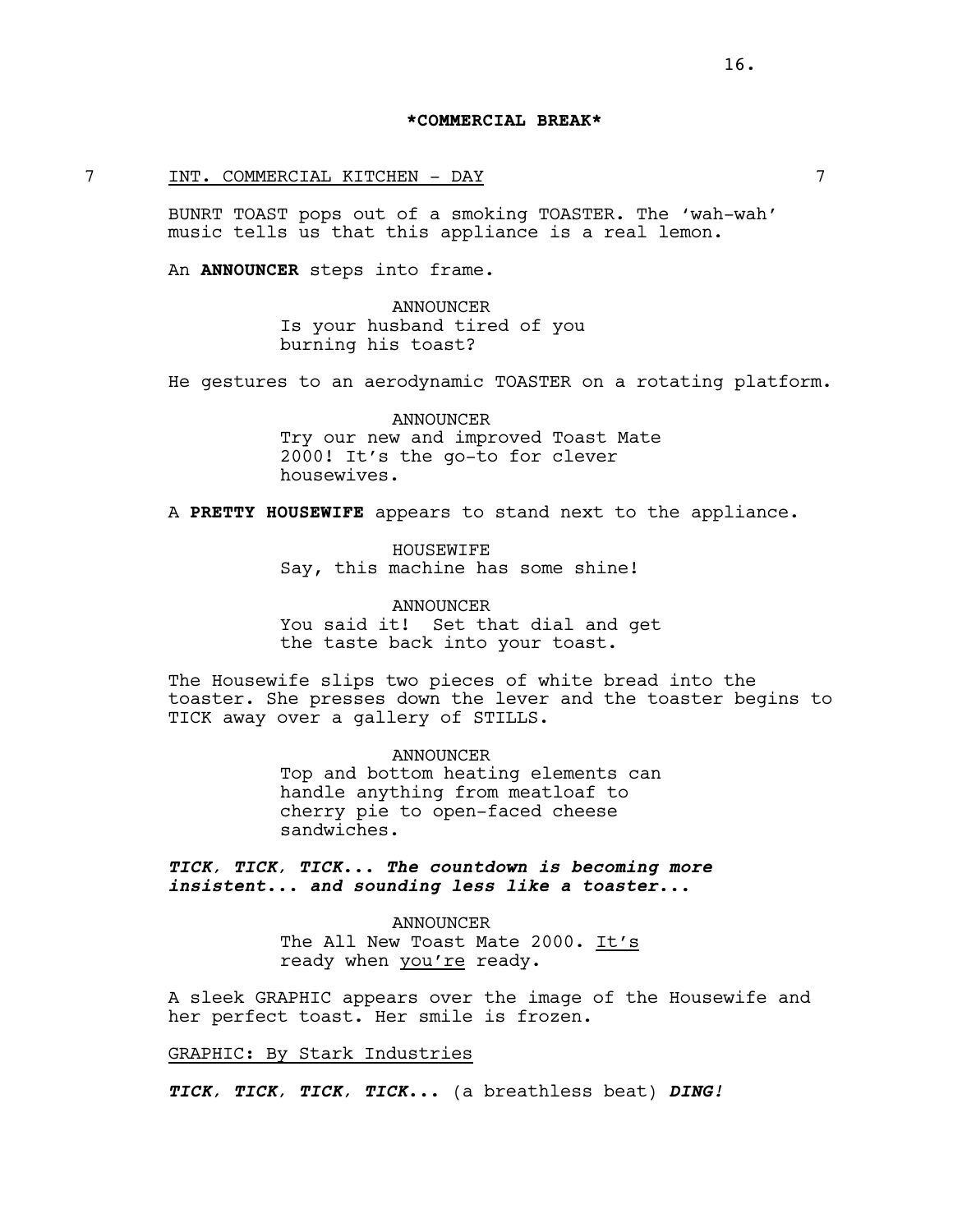### **ACT TWO**

#### 8 INT. WANDA AND VISION'S HOUSE/LIVING ROOM - NIGHT 8

THE LIGHTS ARE DIMMED, SCARVES COVER LAMPS, CANDLES ABOUND. ROMANTIC MUSIC PLAYS. WANDA HAS REALLY SET THE MOOD. VISION ENTERS WITH MR. & MRS. HART.

#### VISION

Here we are...

### MRS. HART

How very atmospheric!

### MR. HART

What's going on here, Vision? You blow a fuse?

#### VISION

Pardon me while I just go fetch the lady of the house.

VISION EXITS TOWARD THE KITCHEN, LEAVING THE HARTS IN THE FOYER. WANDA ENTERS FROM THE BEDROOM HALLWAY, WEARING A 1950s NIGHTGOWN AND SILK ROBE. THE AUDIENCE GIGGLES IN ANTICIPATION AS SHE SLINKS UP BEHIND MR. HART AND COVERS HIS EYES.

### WANDA

#### Guess who!

JUST THEN VISION RETURNS FROM THE KITCHEN AND FLIPS ON THE LIGHTS. WANDA IS AGHAST TO FIND HER ARMS AROUND VISION'S BOSS. THE AUDIENCE LAUGHS UPROARIOUSLY.

#### VISION

Wanda!

#### WANDA

Vision?

### MR. HART

What is the meaning of this?!

AFTER A MOMENT OF RECOVERY, VISION CROSSES SWIFTLY TO WANDA.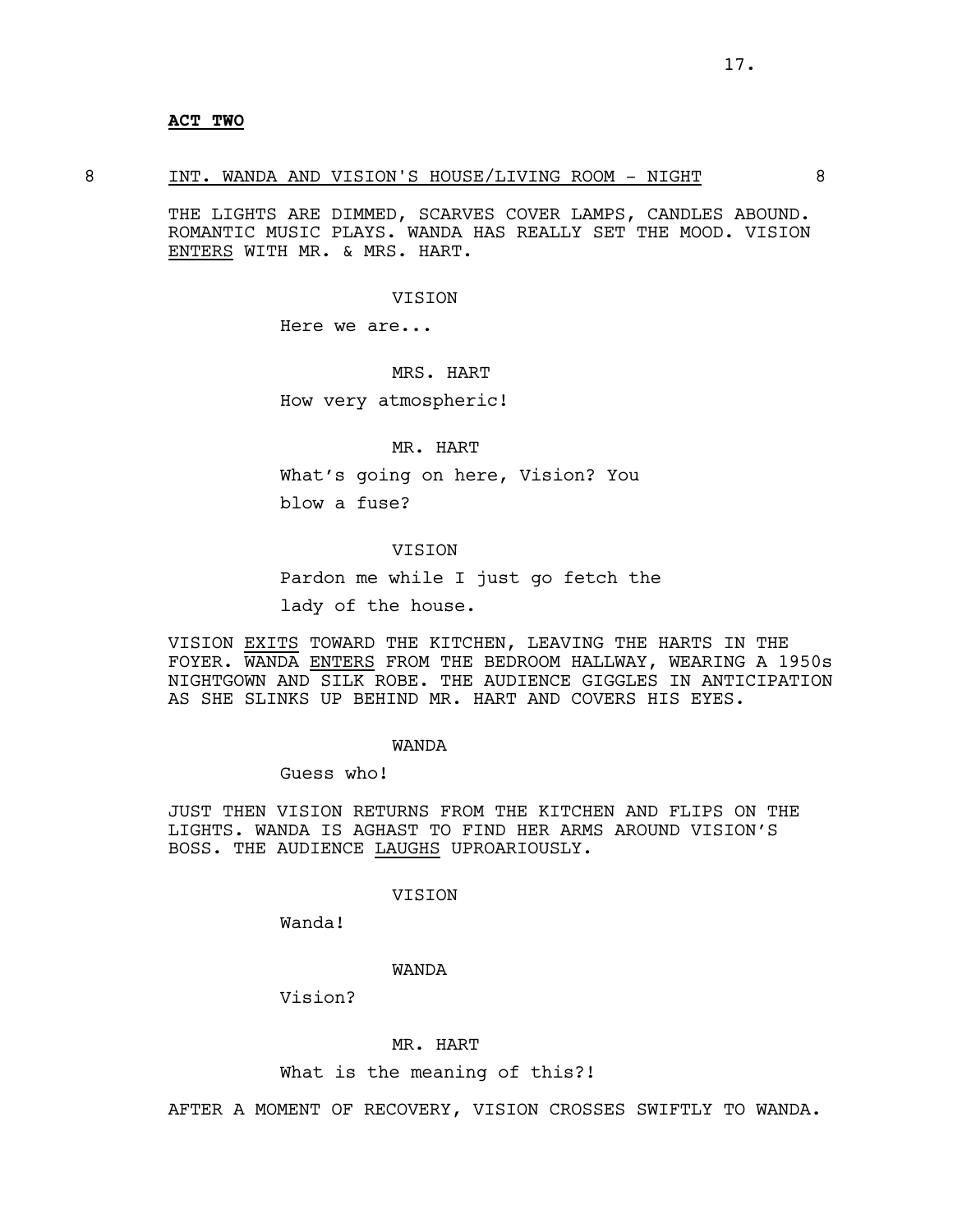What is the meaning... (IMPROVISING) You mean the traditional Sokovian greeting of hospitality?

VISION COVERS WANDA'S EYES. WANDA IS QUICK TO PLAY ALONG.

VISION

Guess who!

WANDA

Oh, is that the host behind me?

# VISION

(TURNING AROUND) It sure is!

### WANDA

Lovely to make your acquaintance!

THEY SHAKE HANDS HEARTILY, STILL PANICKED. AUDIENCE LAUGHTER. MR. HART SEEMS DUBIOUS, BUT HIS WIFE IS DELIGHTED.

### VISION

Didn't I tell you my wife is from Europe?

#### MRS. HART

How exotic!

#### MR. HART

We don't break bread with Bolsheviks.

# MRS. HART

Oh hush now, Arthur! Have you no culture at all? And that dress...

VISION Is... soooooooo Sokovian.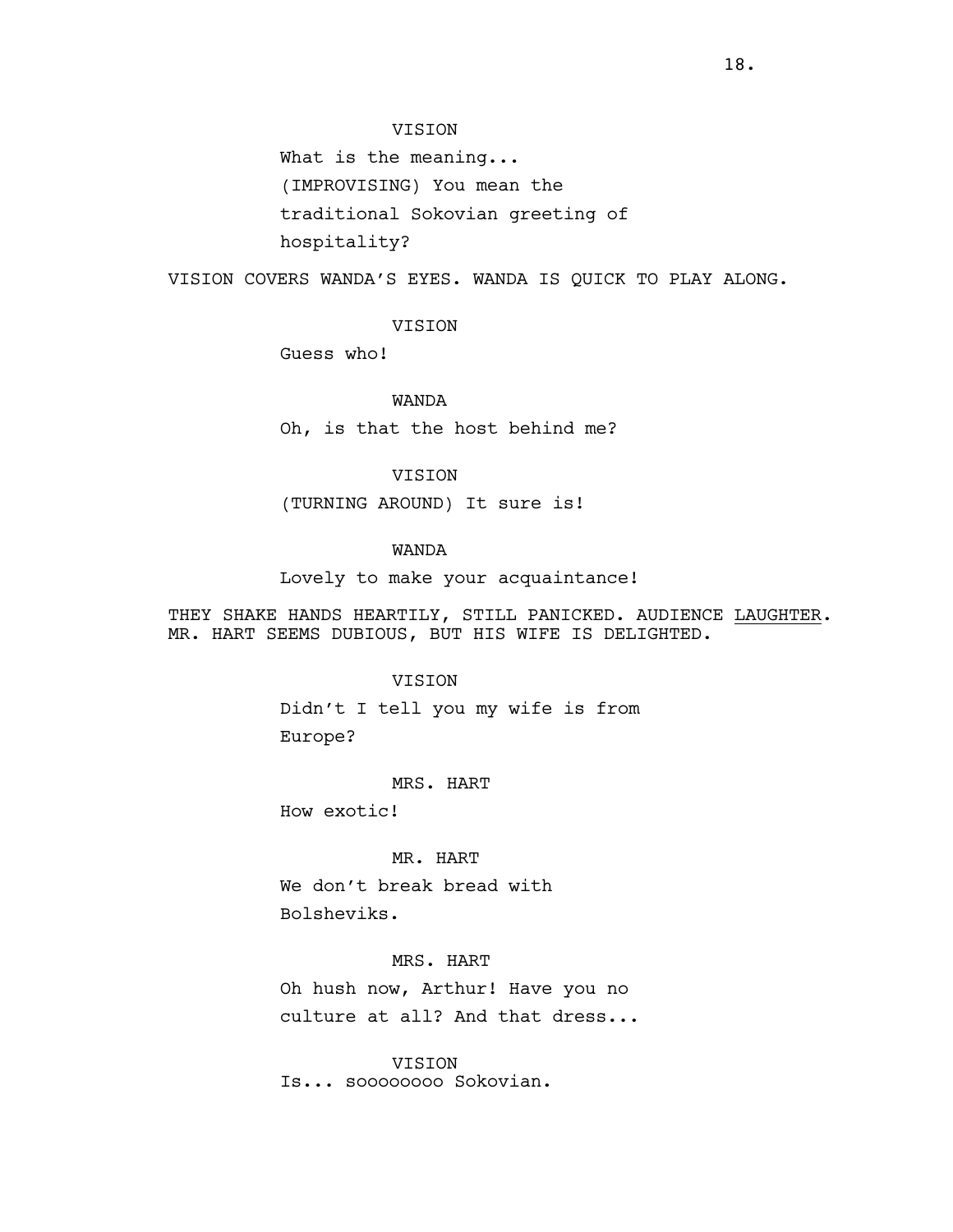Uh, could I see you in the kitchen for a moment, sweetheart?

WANDA AND VISION HUSTLE TOWARD THE KITCHEN, BLOWING OUT CANDLES AND REMOVING SCARVES AS THEY GO.

### 9 INT. KITCHEN – SAME 9

WANDA AND VISION PUSH THROUGH THE SWINGING DOOR. THEY HAVE A HUSHED AND FRANTIC CONVERSATION.

WANDA

Who are those people?!

# VISION

What are you wearing?!

WANDA

Why are they here?

### VISION

*What are you wearing?!*

AUDIENCE LAUGHTER.

WANDA

It's our anniversary!

VISION

Anniversary of what?

# WANDA

(CROSSING ARMS) Well if you don't know, I'm not going to tell you.

AUDIENCE LAUGHTER.

# VISION

That man out there is my employer, Mr. *Hart* and his wife, Mrs. *Hart*.

(MORE)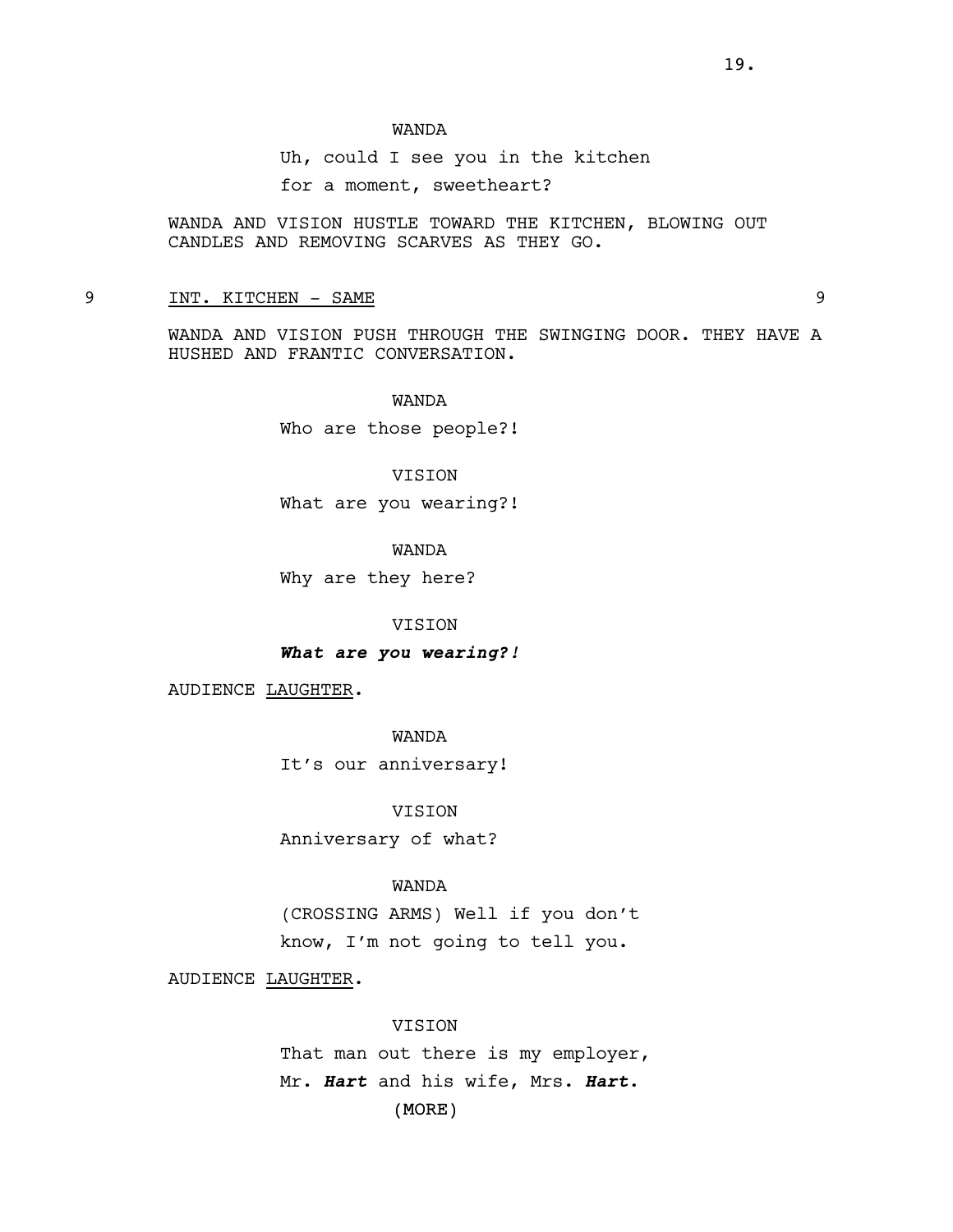# VISION (CONT'D)

The heart on the calendar - it was an abbreviation.

# WANDA

You move at the speed of sound and I can make a pen float through the air - who needs to abbreviate?!

AUDIENCE LAUGHTER. VISION REACHES FOR WANDA.

# VISION

Darling, this big romantic to-do the candles, the music, that stunning outfit - please don't think I am unappreciative. But right now--

### WANDA

Your boss and his wife are expecting a home cooked meal.

VISION NODS, CONCERNED.

# WANDA

Any chance they'd settle for a single chocolate-covered strawberry split three ways?

AUDIENCE LAUGHTER. VISION REGRETFULLY SHAKES HIS HEAD.

### WANDA

I might have another idea...

WANDA SNAPS HER FINGERS AND IN A PUFF OF SMOKE SHE'S NOW WEARING A PERFECTLY TASTEFUL COCKTAIL DRESS.

### 10 INT. LIVING ROOM - LATER 10

MR. HART IS TELLING A STORY TO VISION. MRS. HART IS BORED.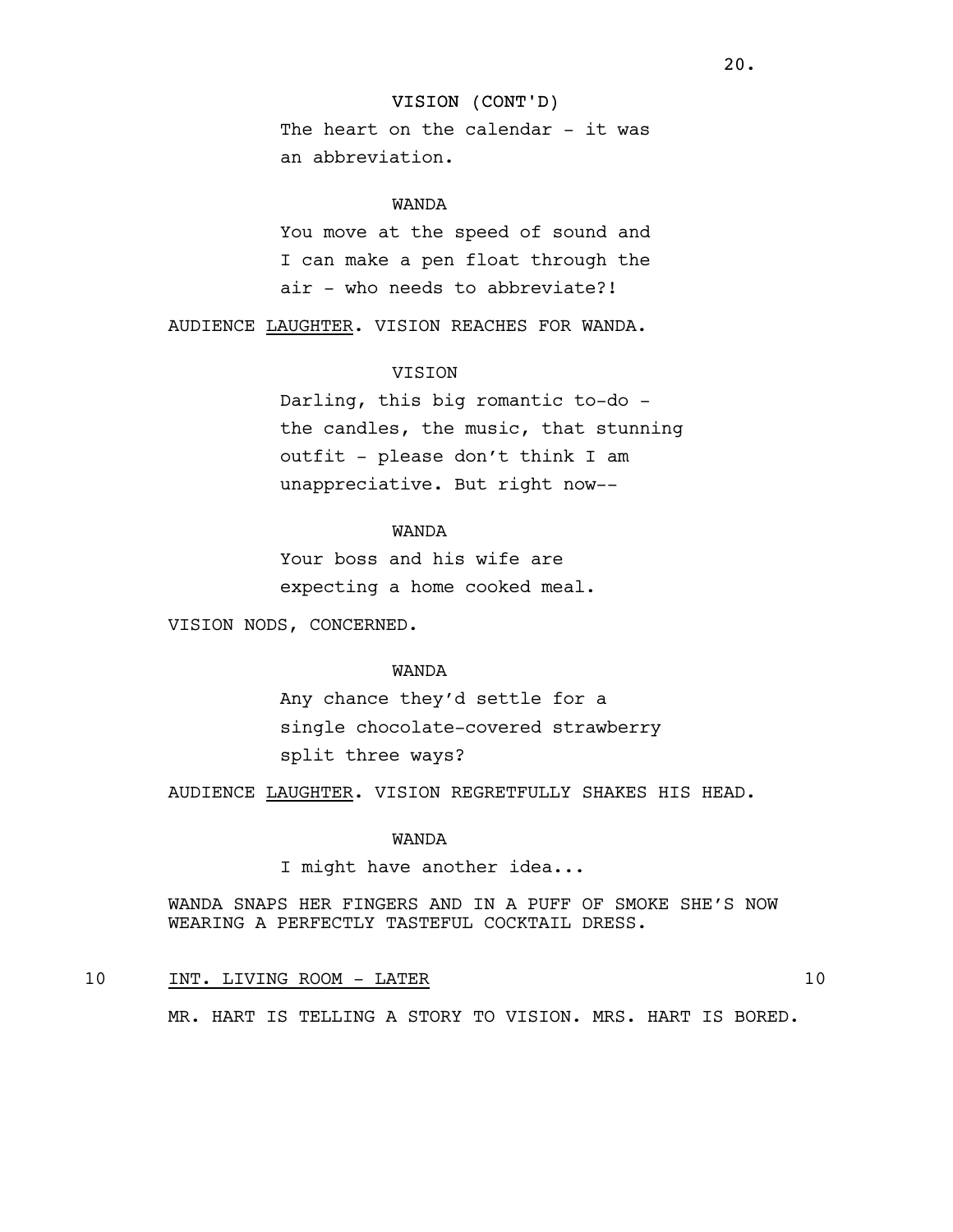### MR. HART

And then I said, what if we orient the forms horizontally instead of vertically? We would use twice the paper, and bill twice the cost.

### VISION

You are a pioneer, truly. And the larger purpose of the forms is...?

### MR. HART

To analyze our input and output. You're awfully dense, aren't you Vision?

THE AUDIENCE LAUGHS.

### 11 INT. KITCHEN - SAME 11

MEANWHILE IN THE KITCHEN, WANDA IS HURRYING AGNES IN THROUGH THE BACK DOOR. SHE'S BROUGHT HEAPS OF FOOD.

### WANDA

Agnes, you're a life saver!

### AGNES

What kind of housewife would I be if I didn't have a gourmet meal for four just lying about the place? Not that Ralph ever wants to eat anything other than baked beans. That explains a lot about his personal appeal, mind you.

AGNES DROPS A TRAY WHICH CAUSES A LOUD "BANG."

AGNES

Oh my!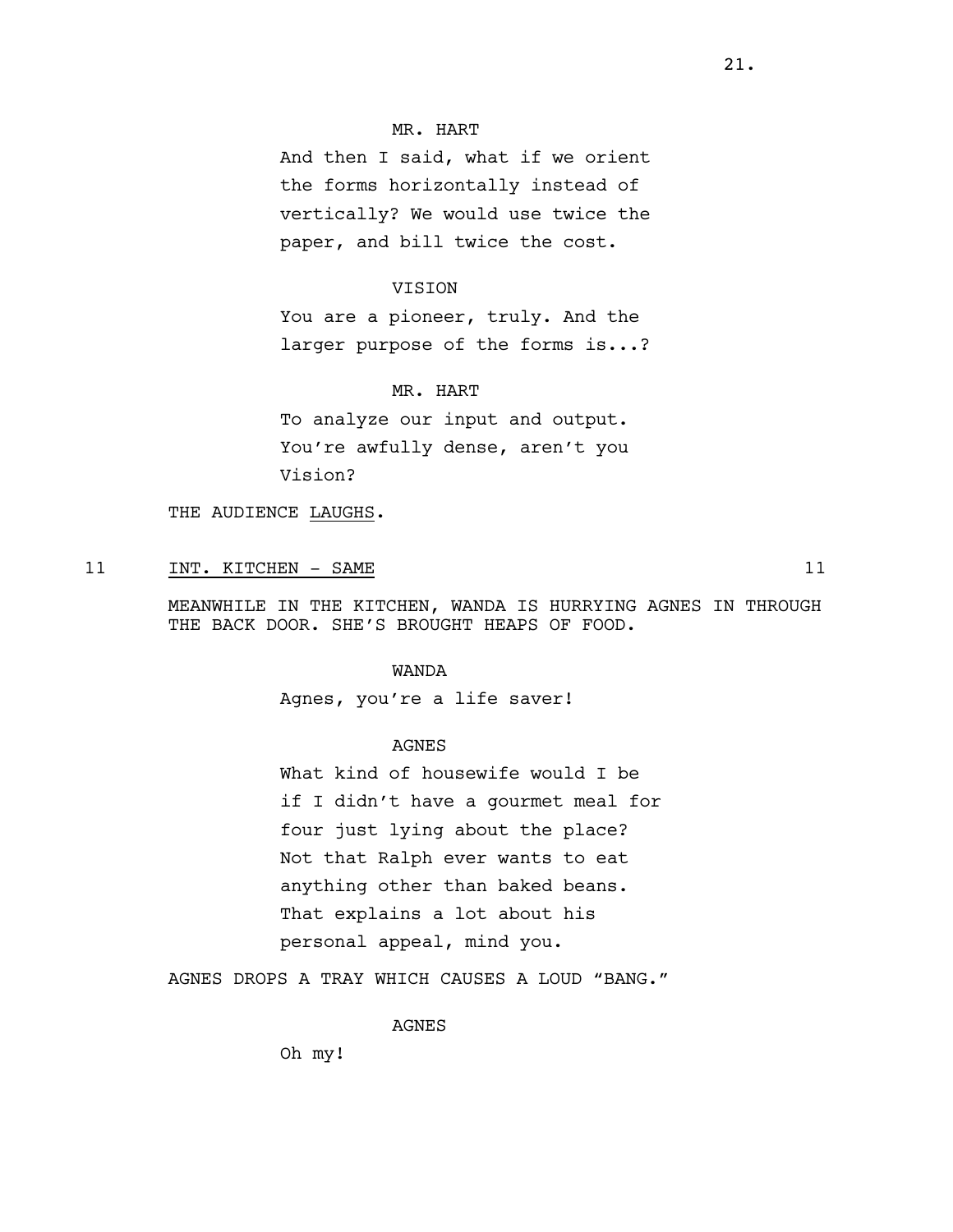# 12 INT. LIVING ROOM - SAME 12

ON THE SOUND, MRS. HART STANDS AND MOVES TOWARD THE KITCHEN.

# MRS. HART

Do you think Wanda needs help in the kitchen? We haven't any tidbits or tartlettes out here. Nary a pig in a blanket!

VISION JUMPS UP AND STEPS IN MRS. HART'S WAY.

### VISION

(LOUDLY) That's so kind of you, Mrs. Hart, but I'm certain she's perfectly fine in there!

# 13 INT. KITCHEN - SAME 13

WANDA HEARS THIS AND KNOWS SHE HAS TO GET MOVING.

# WANDA

Thank you, Agnes, I think I've got it covered from here--

# AGNES

Are you sure, dear? Many hands make light work. And many mouths make good gossip!

### WANDA

Oh you're naughty!

# AGNES

Shall I just pre-heat the oven?

#### WANDA

That won't be necessary--

THROUGH THE FOLLOWING, WANDA IS PUSHING HER OUT: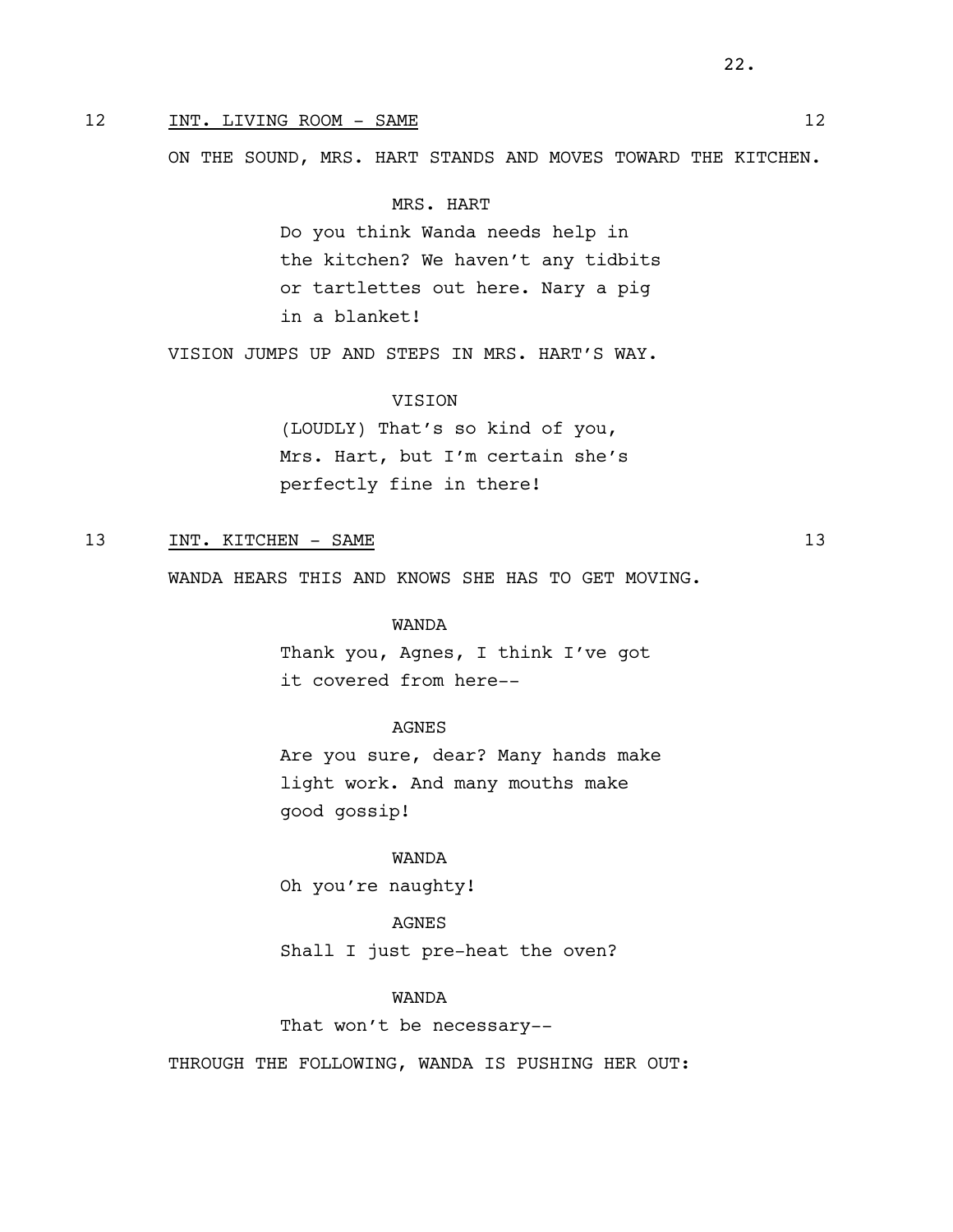### AGNES

Alright well, I know you're in a pinch so this menu can be done in a snap: Lobster Thermidor and minimincemeat turnovers to start, Chicken a la King with twice-cooked new potatoes for your second course, and Steak Diane with mint jelly as your main. Do you set your own jellies, dear?

### WANDA

...Yes?

#### AGNES

Good girl. Recipe cards are on the counter there. *Bon appetit!*

FINALLY AGNES IS OUT THE DOOR. WANDA LOOKS AT THE FOOD. SHE RAISES HER HANDS AND SETS EVERYTHING INTO MOTION--

#### 14 INT. LIVING ROOM - SAME 14

VISION AND THE HARTS HEAR A GREAT COMMOTION FROM THE KITCHEN.

MRS. HART

You men stay put. I sense a domestic emergency!

#### VISION

(URGENT) Mrs. Hart, if you please--

IT'S TOO LATE-- MRS. HART REACHES THE PASS-THROUGH WINDOW AND OPENS THE BLINDS. BUT BEFORE SHE CAN SEE WHAT'S HAPPENING IN THE KITCHEN, VISION - OUT OF DESPERATION - BEGINS TO SING!

#### VISION

*Take out the papers and the trash! Or you don't get no spending cash!*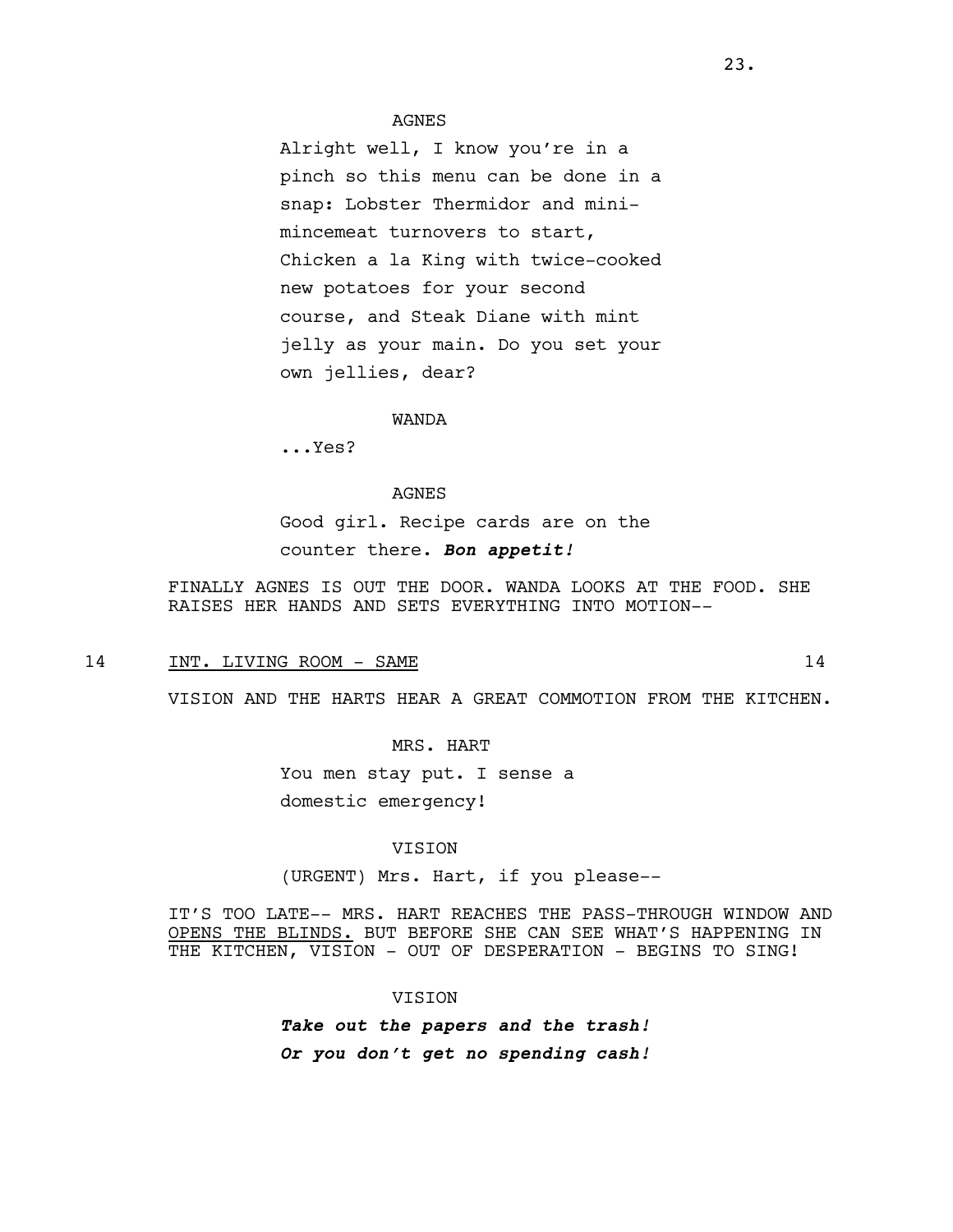THE HARTS ARE SHOCKED. SO IS VISION. HE IS AS WOODEN AS YOU'D IMAGINE. BUT HE SUCCEEDS IN STEALING THE HARTS' ATTENTION AWAY FROM WHAT'S HAPPENING JUST BEHIND THEM IN THE KITCHEN.

WITH THE BLINDS OPEN, WE SEE THAT WANDA HAD SET BOWLS TO MIXING AND KNIVES TO CHOPPING, ALL OF THEIR OWN ACCORD. SHE STANDS FROZEN IN THE CENTER OF THE STORM, LIKE A DEER IN HEADLIGHTS. VISION MAKES PAINED EYE CONTACT WITH HER.

VISION

*If you don't scrub that kitchen floor / You ain't gonna rock n' roll no more...* 

WANDA SLOWLY CREEPS FORWARD AND CLOSES THE BLINDS.

### VISION

*Yakety Yak!* (LOW VOICE) *Don't talk back.*

VISION FINISHES HIS SONG. THE HARTS ARE SILENT.

VISION

(WEAKLY) Shall we have a sing-song all together then?

### 15 INT. KITCHEN - MOMENTS LATER 15

WANDA IS SCRAMBLING TO GET THE MEAL READY AND IT'S NOT GOING WELL. SHE USES A LOW-FI RED FIREBALL FROM HER HANDS TO COOK THE CHICKEN BUT OVERSHOOTS THE MARK AND BURNS IT TO A CRISP.

#### WANDA

Oh no! Too much!

SHE WAVES HER HANDS TO REVERSE THE DAMAGE AND IN A PUFF OF SMOKE SHE NOW HAS A BASKET OF EGGS ON HER COUNTER.

#### WANDA

Oh no! Not enough!

CUT TO: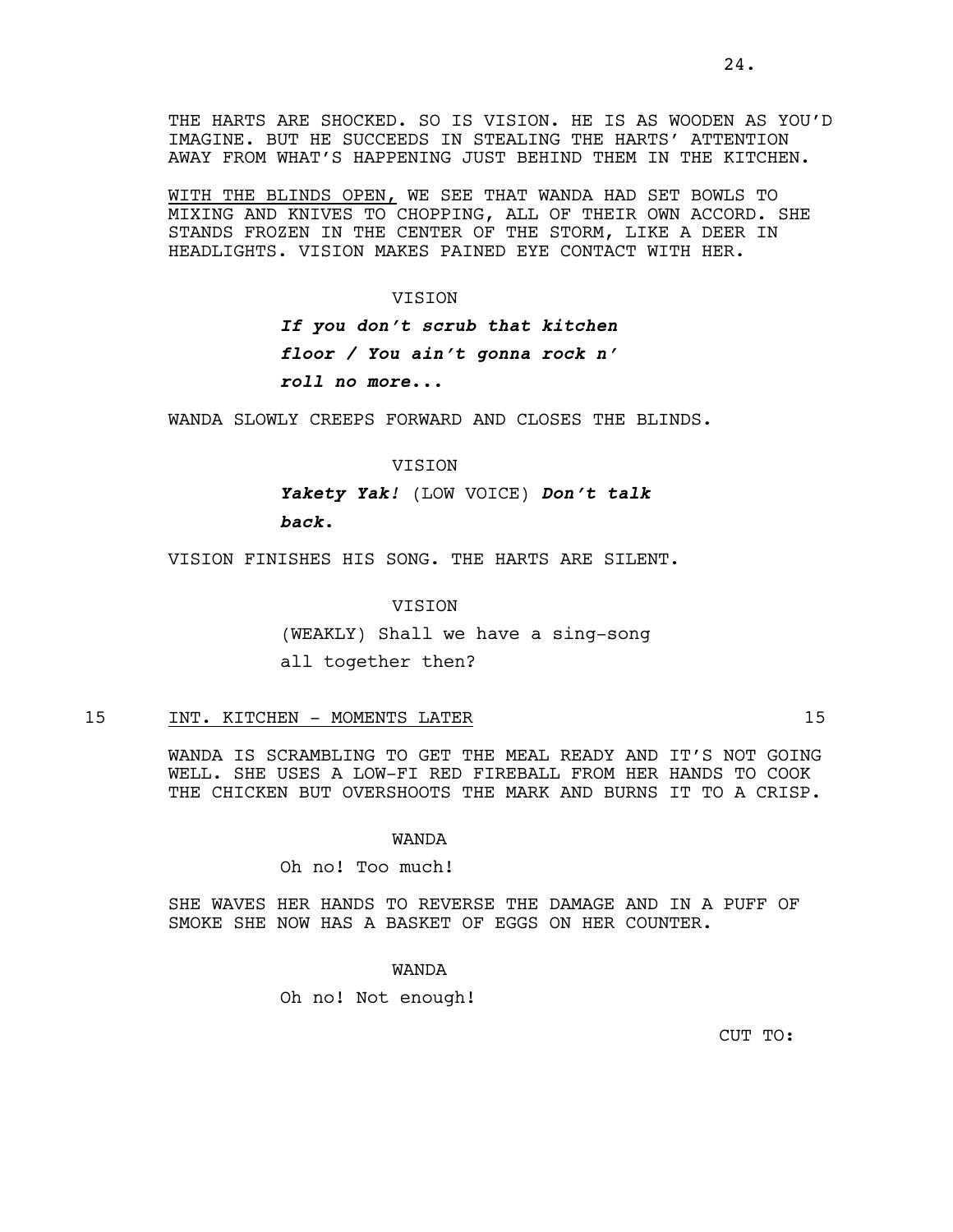### INT. LIVING ROOM - SAME

VISION PLAYS THE UKULELE WITH MRS. HART SITTING BESIDE HIM. SHE'S HAVING A BALL.

### VISION *SHE'LL BE COMING AROUND THE MOUNTAIN WHEN SHE COMES*

VISION LEANS INTO MRS. HART WHO HAPPILY TAKES THE NEXT VERSE.

MRS. HART *SHE'LL BE COMING AROUND THE MOUNTAIN WHEN SHE COMES*

VISION *SHE'LL BE COMING AROUND THE MOUNTAIN*

VISION LEANS INTO MR. HART. SILENCE.

# VISION *SHE'LL BE COMING AROUND THE MOUNTAIN WHEN SHE COMES!*

CUT TO:

#### INT. KITCHEN

POTS BUBBLE OVER AND MIXING BOWLS SPILL. WANDA REACHES FOR THE STACK OF RECIPE CARDS AND FLIPS THROUGH THEM.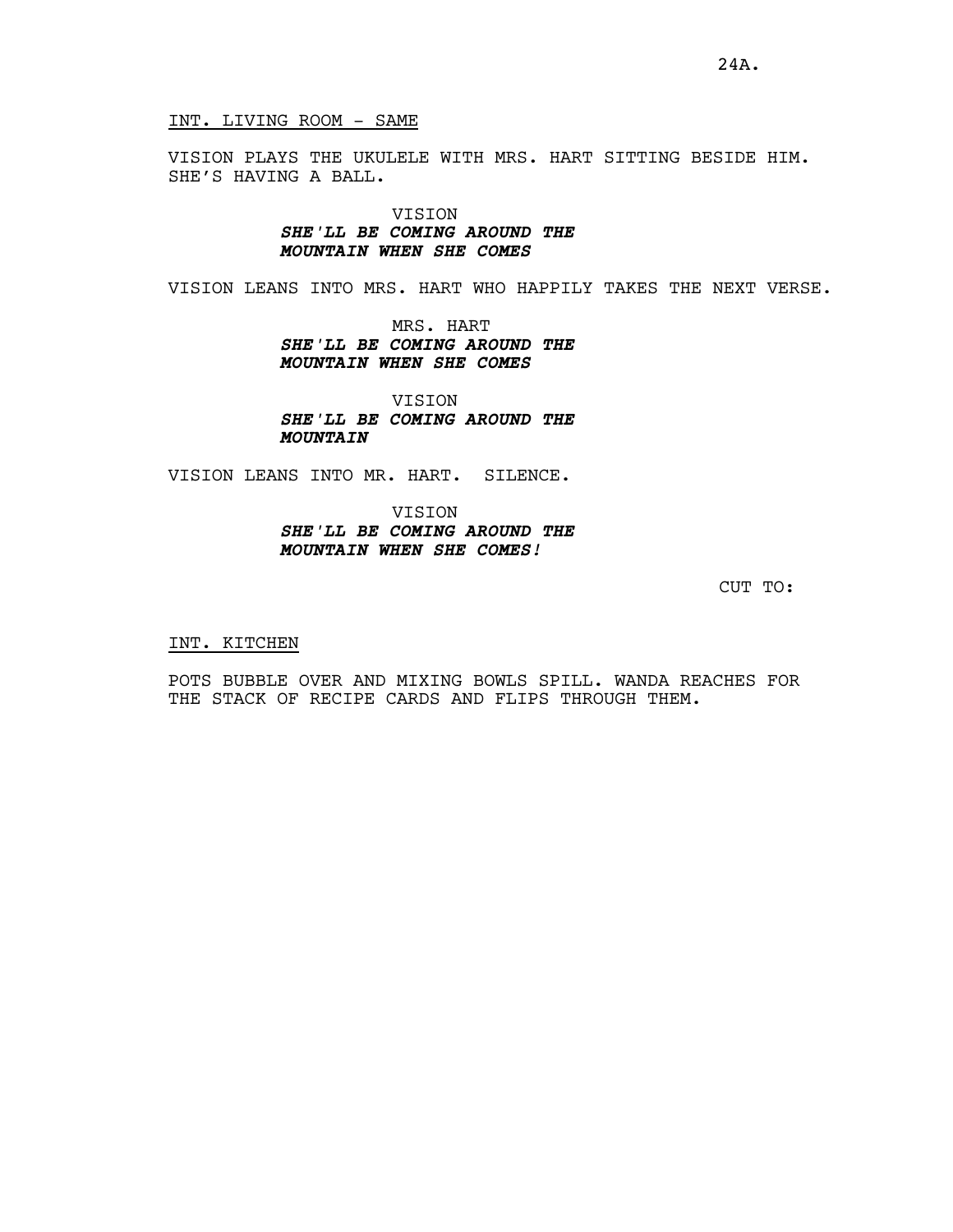(FRAZZLED) What do I do next? What was the main course again? Steak, steak, steak...?

BACK TO:

16 INT. LIVING ROOM - SAME 16

RIGHT WHEN THEIR SONG ENDS--

WANDA (O.S.)

DIANE!

THE HARTS LOOK TO VISION, CONFUSED. HE STANDS.

#### VISION

Ah yes. That would be the missus summoning me.

MR. HART

She calls you Diane?

### **VISION**

A little nickname she has for me. (CALLING OUT) Coming, Fred! (TO THE HARTS) If you'll excuse me...

AS VISION GOES THROUGH THE SWINGING DOOR WE GET A GLIMPSE OF WANDA LEVITATING THE LOBSTERS INTO THEIR POT. WHEN SHE SEES THAT SHE'S EXPOSED, SHE SENDS THE LOBSTERS FLYING OUT THE WINDOW AND THEN PUTS HER HANDS ON HER HIPS, REAL CASUAL-LIKE. SHE WAVES AT THE HARTS. *NOTHING TO SEE HERE!*

#### MRS. HART

What an unusual couple.

### 17 INT. KITCHEN – SAME 17

VISION AND WANDA IN THE KITCHEN.

# VISION

How can I be of assistance?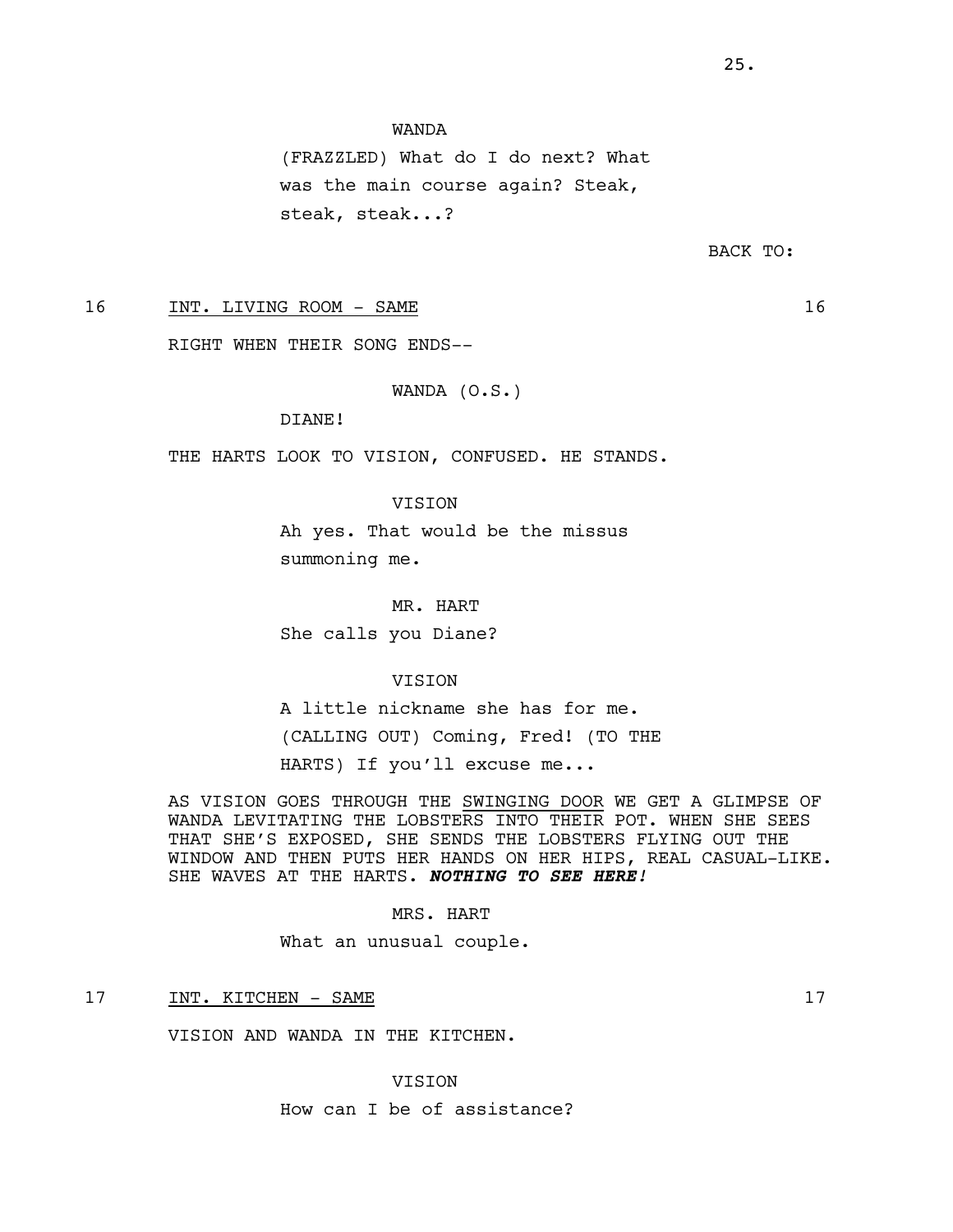The chicken is no longer a chicken and the lobsters just flew the coop. The steak is the last man standing. (READING THE RECIPE) It says here I could cut down the prep time with a meat tenderizer.

# VISION

That sounds like an excellent plan where is the meat tenderizer?

### WANDA

I'm looking at him.

THE AUDIENCE LAUGHS. SHE HANDS VISION A MALLET.

MRS. HART (O.S.)

Hoo hoo in there!

MRS. HART STARTS TO OPEN THE PASS-THROUGH BLINDS AGAIN BUT WANDA THINKS FAST AND SLAMS THE BLINDS CLOSED.

### WANDA

Hoo hoo back to you!

VISION LOOKS AT WANDA: "REALLY?" WANDA: "I DON'T KNOW!"

### WANDA

(UNTYING HER APRON) Finish the meat! Find those lobsters! I'll be right back!

18 INT. LIVING ROOM - SAME 18

WANDA RUSHES THROUGH THE SWINGING DOOR TO JOIN THE HARTS.

WANDA

I hope you're hungry!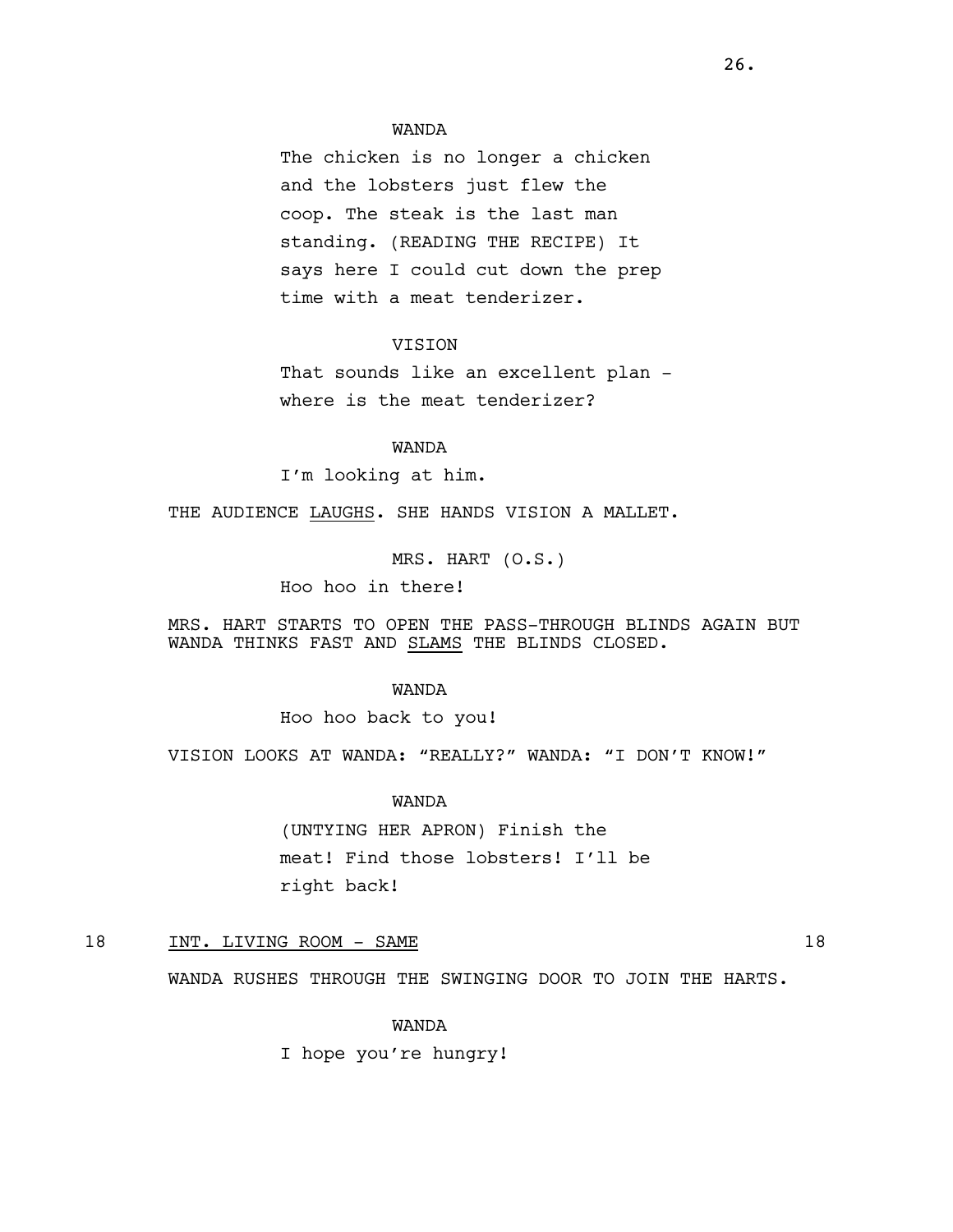Starved is more like it.

### MRS. HART

I'm starting to feel a little woozy.

A THUMP FROM THE KITCHEN. THE HARTS STARTLE.

### WANDA

Uh, um... were either of you aware that married men are killing single men at an alarming rate?

THE AUDIENCE LAUGHS.

### MR. HART

What are you going on about?

ANOTHER THUMP FROM THE KITCHEN.

#### MR. HART

#### And what's going on in there?

OUT OF OPTIONS, WANDA STUMBLES DRAMATICALLY, FORCING MR. HART TO CATCH HER. THE AUDIENCE LAUGHS. THERE'S A KNOCK AT THE DOOR.

#### WANDA

#### Who could that be?

VISION RUSHES OUT OF THE KITCHEN, ACCIDENTALLY PHASING THROUGH THE SWINGING DOOR. THE HARTS JUST MISS SEEING THIS. VISION CROSSES TO THE FRONT DOOR, OBSCURING THE HARTS' VIEW AS WANDA ANSWERS IT. IT'S AGNES, HOLDING A PINEAPPLE.

### AGNES

You didn't answer at the back door.

For the upside down cake!

WANDA GRABS THE PINEAPPLE AND SLAMS THE DOOR ON HER.

### MR. HART

Who was that?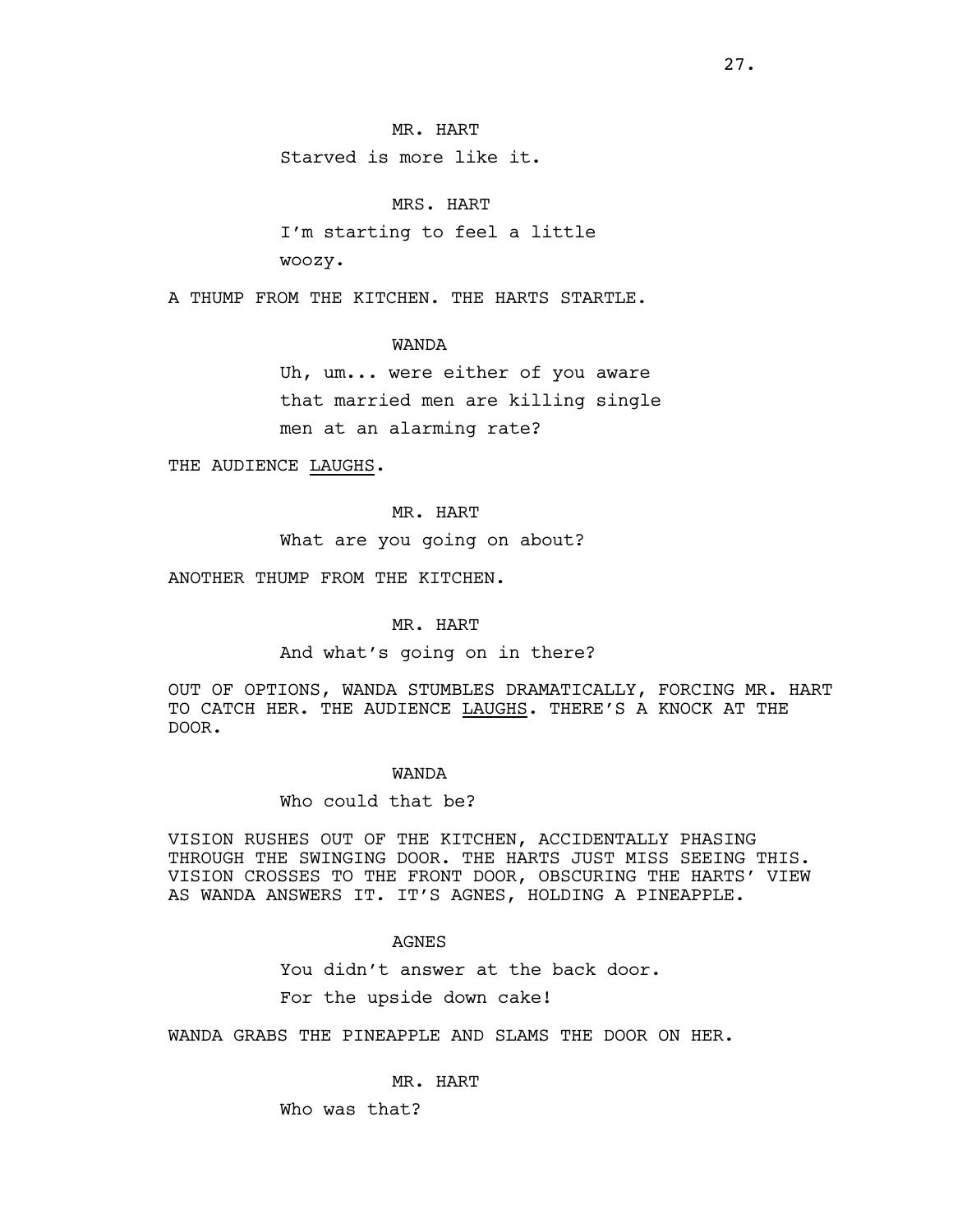VISION A telegram.

A salesman.

VISION

A man selling telegrams.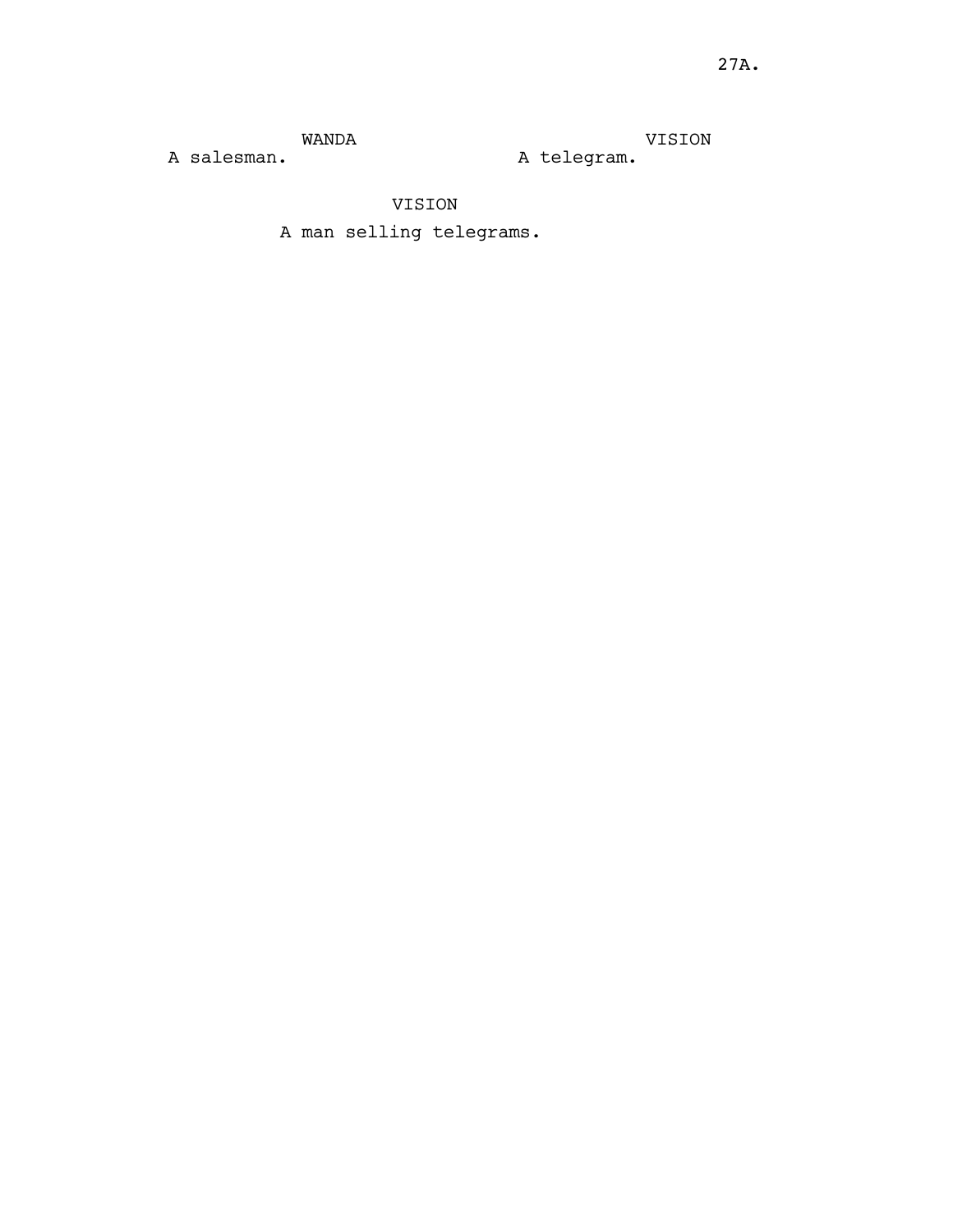Wouldn't you know it - good news is more expensive!

AUDIENCE LAUGHTER.

# VISION

(SOTTO TO WANDA) I can't find the lobsters! And did you want the meat tender or pulverized?

### WANDA

Oh dear.

# WANDA RUSHES BACK INTO THE KITCHEN.

### VISION

This is going swimmingly. Anyone for Parcheesi?

#### MRS. HART

My head is spinning!

# MR. HART

Do you hear that? My wife's head is spinning and as a rule I don't like her head to do that.

# 19 INT. KITCHEN – SAME 19

WANDA ENTERS AND SURVEYS THE SCENE. SHE LOOKS AT THE BASKET OF EGGS. SHE PICKS UP A WHISK.

#### WANDA

Time to improvise...

# 20 INT. LIVING ROOM - SAME

MR. HART IS WORKING HIMSELF INTO A LATHER.

28.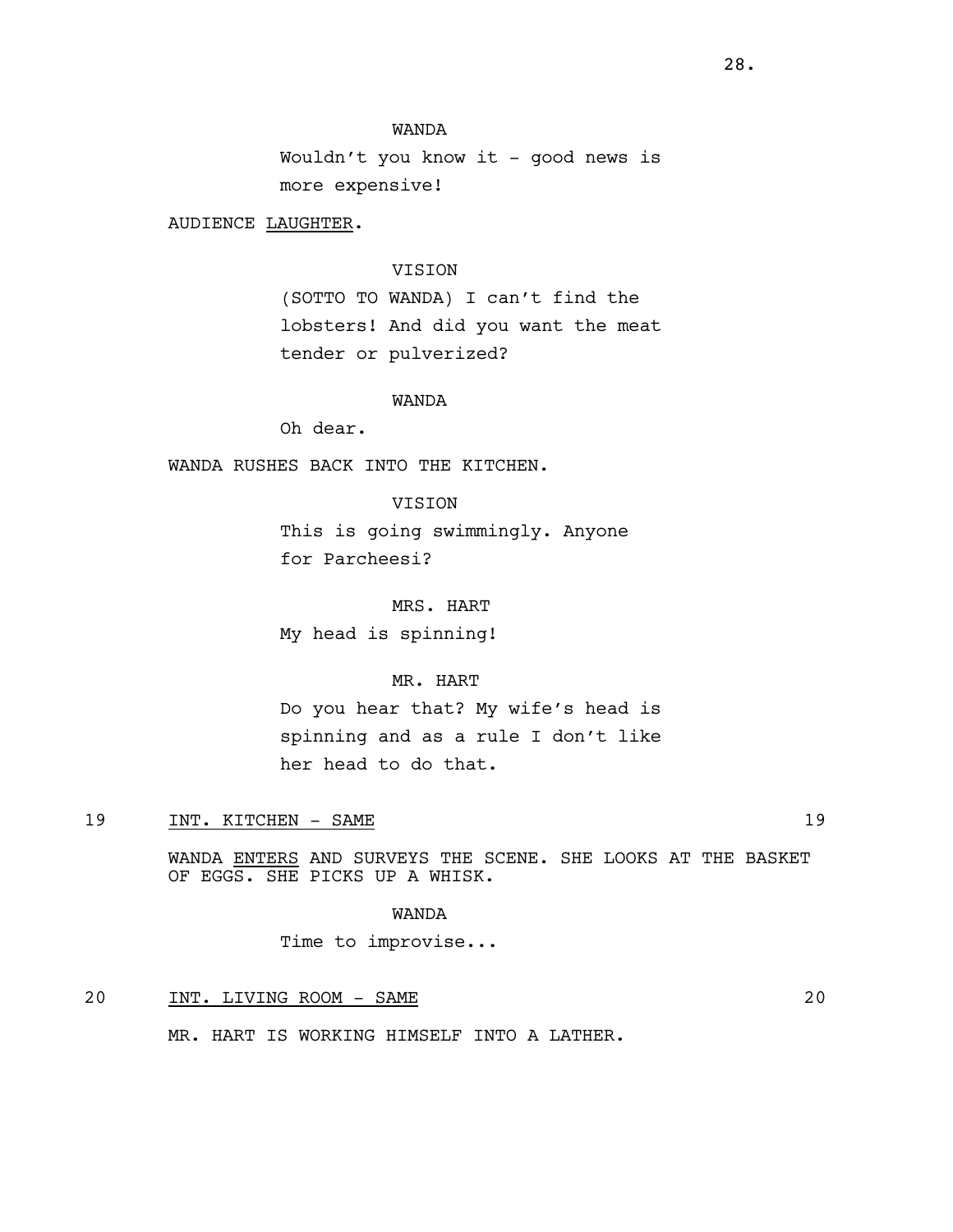I'm beginning to think you're not management material, Vision, what with all the chaos in your household!

WITH MR. HART BUSY WITH HIS TIRADE, WANDA FLIES THE NOW FULL PLATES - SCRAMBLED EGGS, TOAST, FRUIT SALAD - THROUGH THE PASS-THROUGH WINDOW INTO THE DINING ROOM. WATER AND WINE GLASSES FILL, NAPKINS FOLD THEMSELVES. THE TABLE COMES TOGETHER BEAUTIFULLY.

#### MR. HART

Now when are we going to eat?!

### WANDA

Dinner is served.

THE HARTS TURN AROUND. WANDA IS STANDING NEXT TO THE NOW BEAUTIFULLY SET TABLE. HER HANDS CLASPED BEFORE HER, SHE IS THE PICTURE OF DOMESTIC EXCELLENCE. THE HARTS CAUTIOUSLY TAKE THEIR SEATS. VISION AND WANDA SMILE AT EACH OTHER, SITTING AT OPPOSITE ENDS OF THE TABLE.

#### MR. HART

Breakfast for dinner? How very...

WANDA AND VISION HOLD THEIR COLLECTIVE BREATH.

MRS. HART

(PLEASED) European.

VISION RAISES HIS GLASS.

#### VISION

To my lovely and talented wife.

THEY ALL RAISE THEIR GLASSES TO WANDA. SHE RAISES HERS.

#### WANDA

To our esteemed guests!

EVERYONE TAKES A SIP. WANDA SHARES A LOOK WITH VISION - THEY MADE IT THROUGH!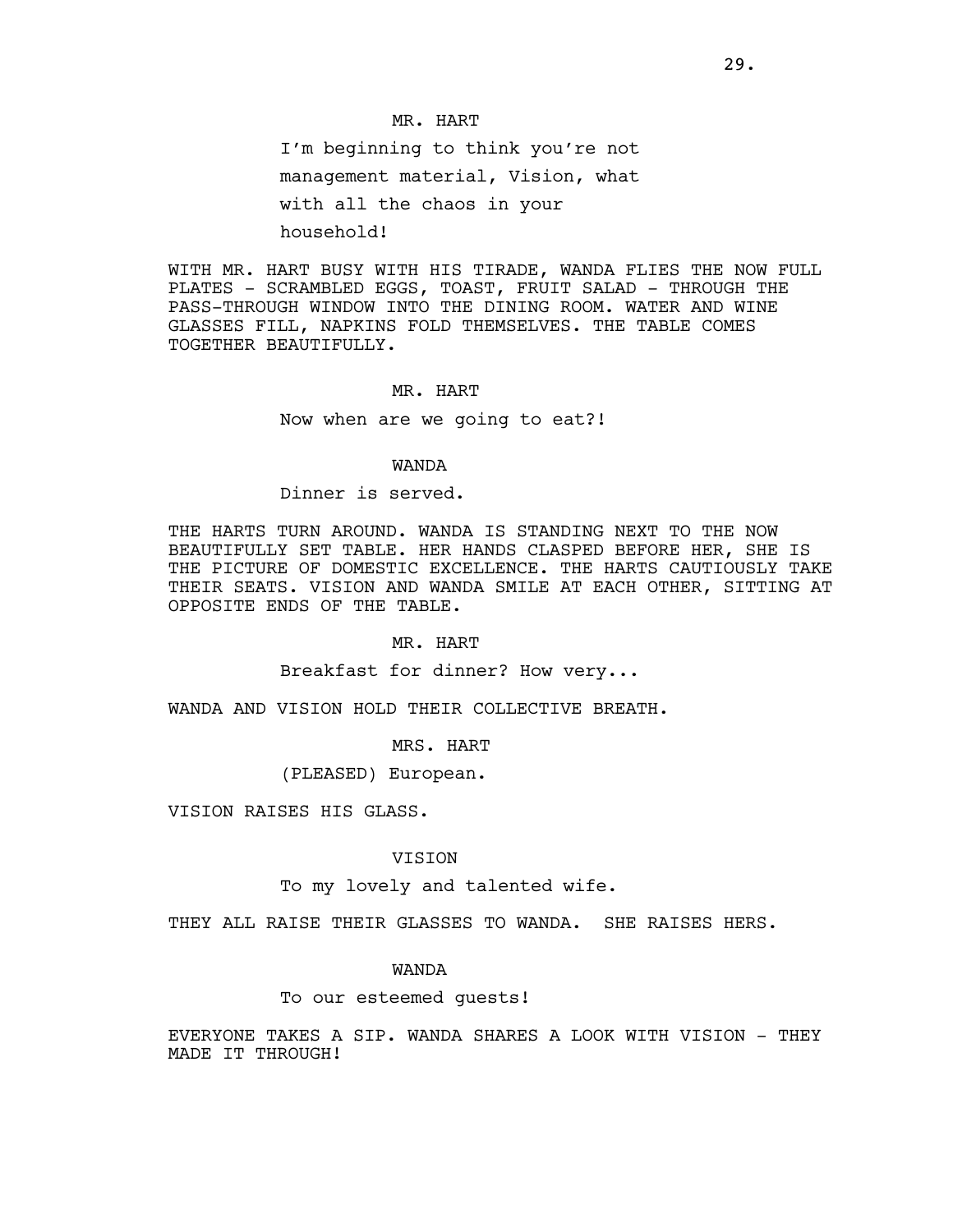Please, eat. Before it gets cold.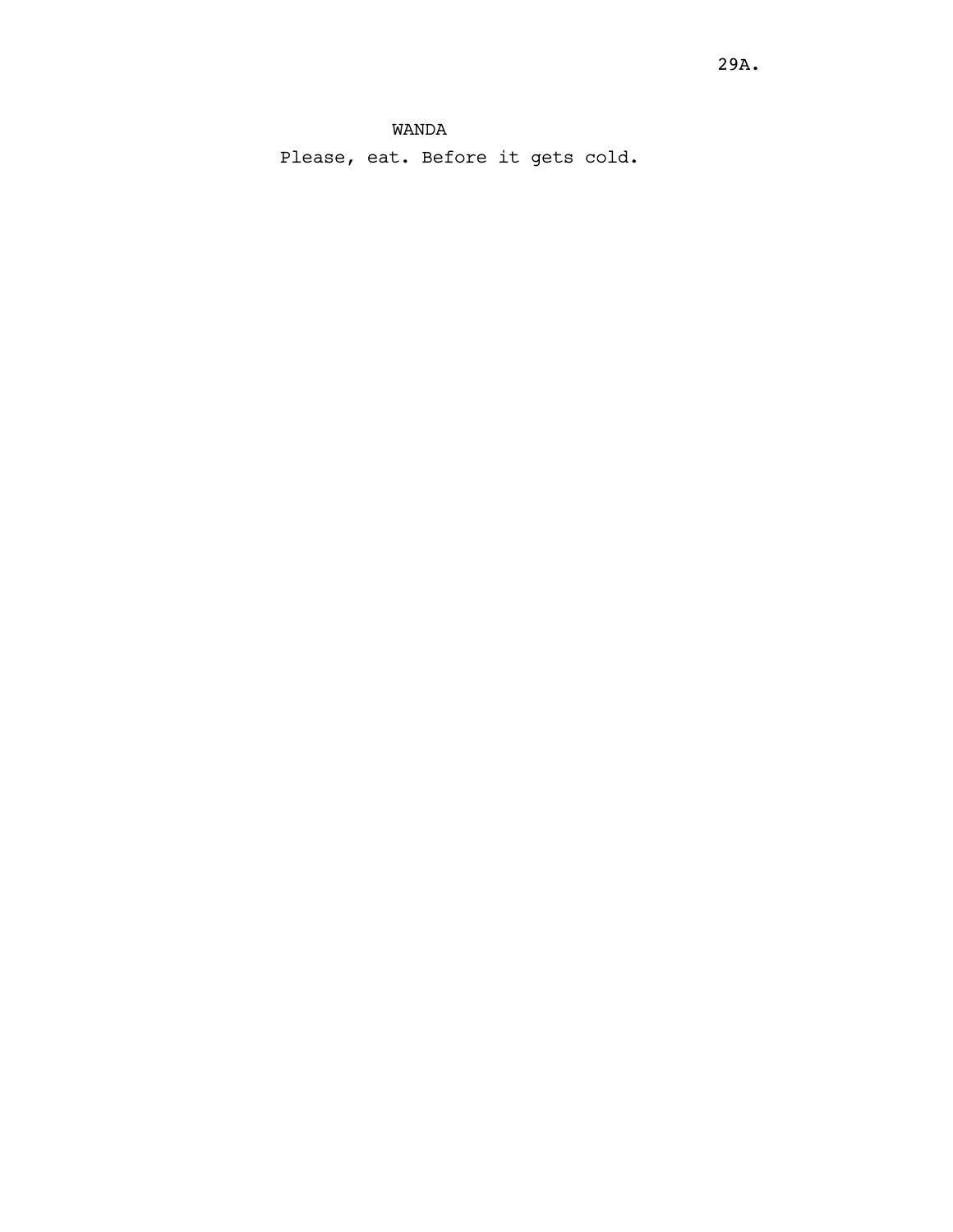### MRS. HART

(DIGGING IN) So where did you two move from? What brought you here? How long have you been married? And *why* don't you have children yet?

WANDA OPENS HER MOUTH TO RESPOND BUT DISCOVERS THAT SHE CAN'T FIND THE WORDS. SHE LOOKS TO VISION. HE CHUCKLES.

# VISION

What Wanda means to say is, we moved from...

### WANDA

Yes, we moved from...

### VISION

And we were married...

### WANDA

Yes, we were married...

WANDA AND VISION REACH FOR ANSWERS BUT FIND NONE.

MR. HART

Well? Moved from where? Married when?

MRS. HART

Patience, Arthur! They're setting up their story. Let them tell it.

WANDA AND VISION SMILE POLITELY BUT THIS IS GETTING AWKWARD.

# WANDA

(VACANT) Our story...

### MR. HART

What exactly is your story?!

MRS. HART IS UNSETTLED. SHE WANTS TO MOVE OFF OF THIS TOPIC.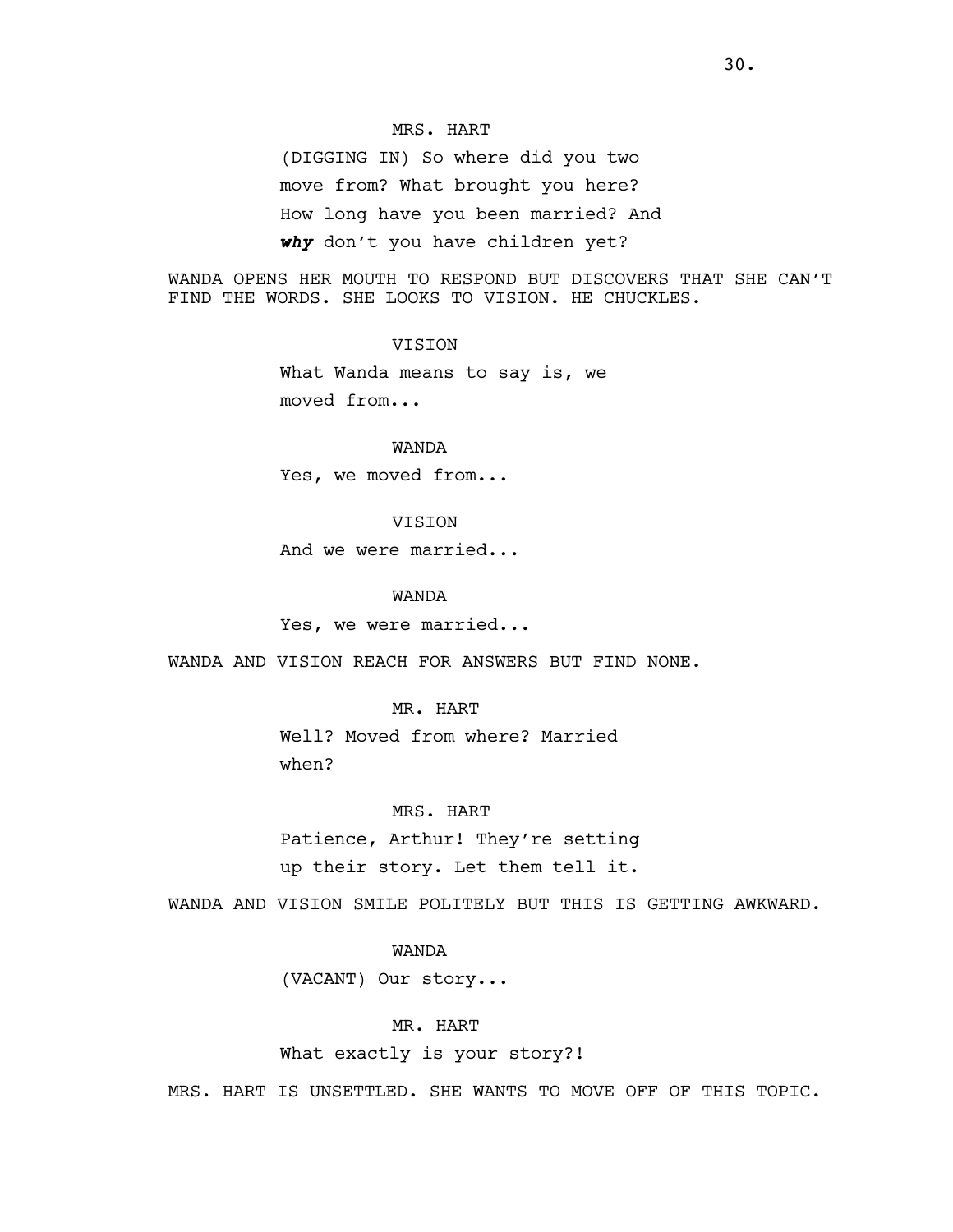#### MRS. HART

Leave the poor kids alone!

### MR. HART

It's a simple enough question - why

did you come here?

NO ANSWER FROM WANDA. NO ANSWER FROM VISION. SILENCE. MR. HART BECOMES LIVID. HE POUNDS THE TABLE WITH HIS FIST.

MR. HART

Dammit! I say, *why did you--*

#### **IT IS THEN THAT MR. HART STARTS CHOKING.**

*It feels like yet another joke at first. A set up for more physical comedy, as before.* 

> *MRS. HART Oh Arthur! Stop it!*

*But he doesn't stop. Wanda and Vision watch in horror as Mr. Hart lurches up out of his chair, clutching his throat, and falls behind the table. The camera – unsteady for the first time – has to work to follow the drama unfolding.* 

*Wanda and Vision appear glued to their seats, helpless, as Mr. Hart struggles for his life.* 

*Mrs. Hart shakes her head, clucking to herself.*

*MRS. HART Oh, stop it! Oh, stop it...*

*She shovels food in her mouth as her husband gasps for air on the floor beneath her. Her words become maniacal.*

> *MRS. HART Stop it, stop it, stop it....*

*She makes eye contact with Wanda. She's desperate, pleading. Wanda is terrified. She looks at Vision who is staring down at Mr. Hart right beneath him. Wanda fights to say the words--*

WANDA

*Vision--* 

*Vision looks at his wife.*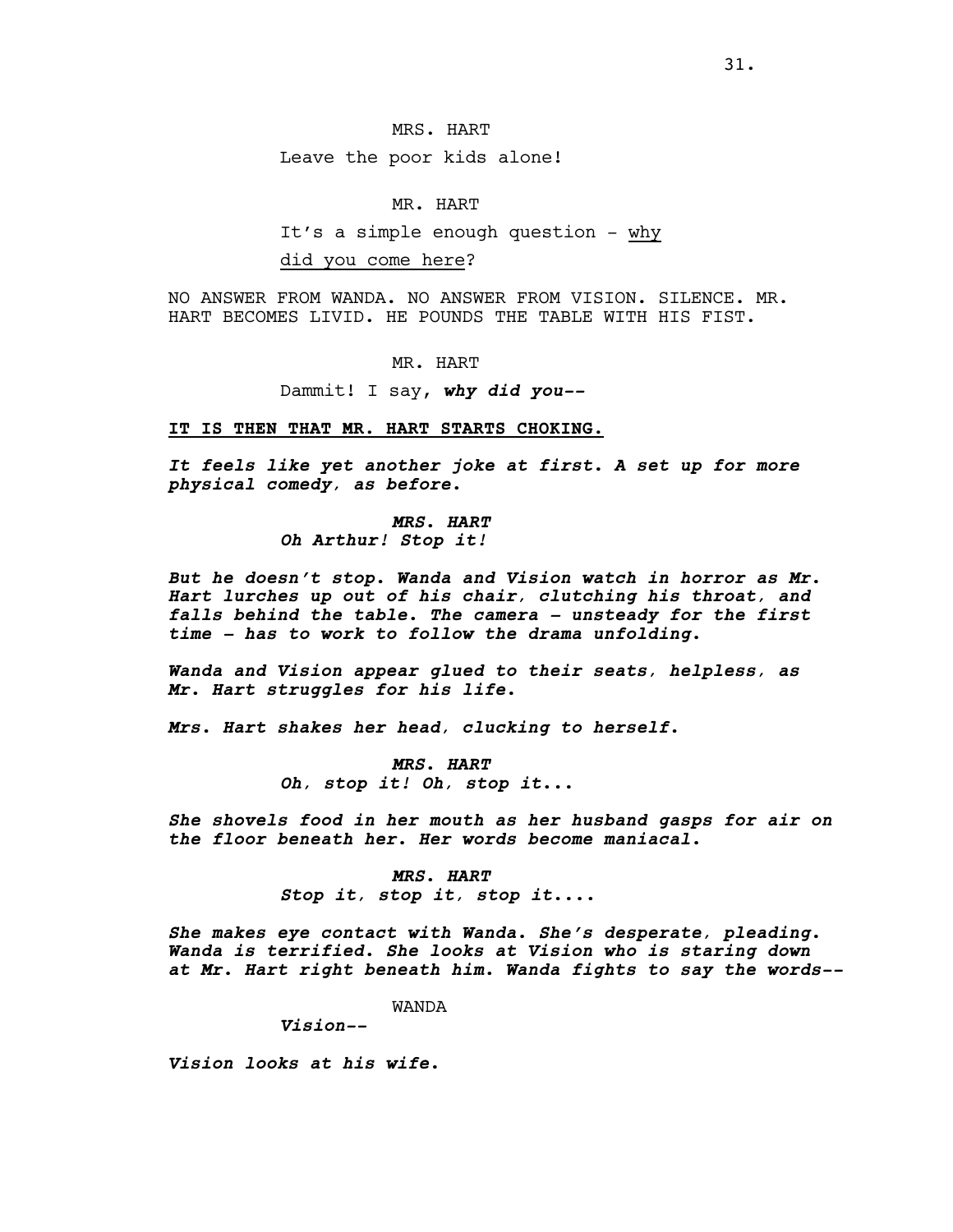*Help him.*

*Vision springs into action. He falls to the floor and PHASES his hand into Mr. Hart's throat and removes the offending item: a STRAWBERRY. At last Mr. Hart breathes again.* 

**THE AUDIENCE CHEERS.** VISION HELPS MR. HART GET TO HIS FEET.

#### VISION

Steady on there, sir.

MR. AND MRS. HART FOLD RIGHT BACK INTO SITCOM MODE, AS IF NOTHING OUT OF THE ORDINARY HAS HAPPENED. BUT THERE IS AN EDGE OF FEAR TO THEIR BEHAVIOR.

#### MR. HART

Would you look at the time!

MRS. HART

Yes, we had better be going!

### WANDA

Are you both alright?

### MRS. HART

We had such a lovely time.

MRS. HART COVERS WANDA'S EYES, IN THE TRADITIONAL SOKOVIAN GREETING.

### MRS. HART

This guest is leaving your home!

# WANDA

(PLAYING ALONG) Ah yes, thank you for coming!

THE AUDIENCE LAUGHS. MR. HART SHAKES VISION'S HAND.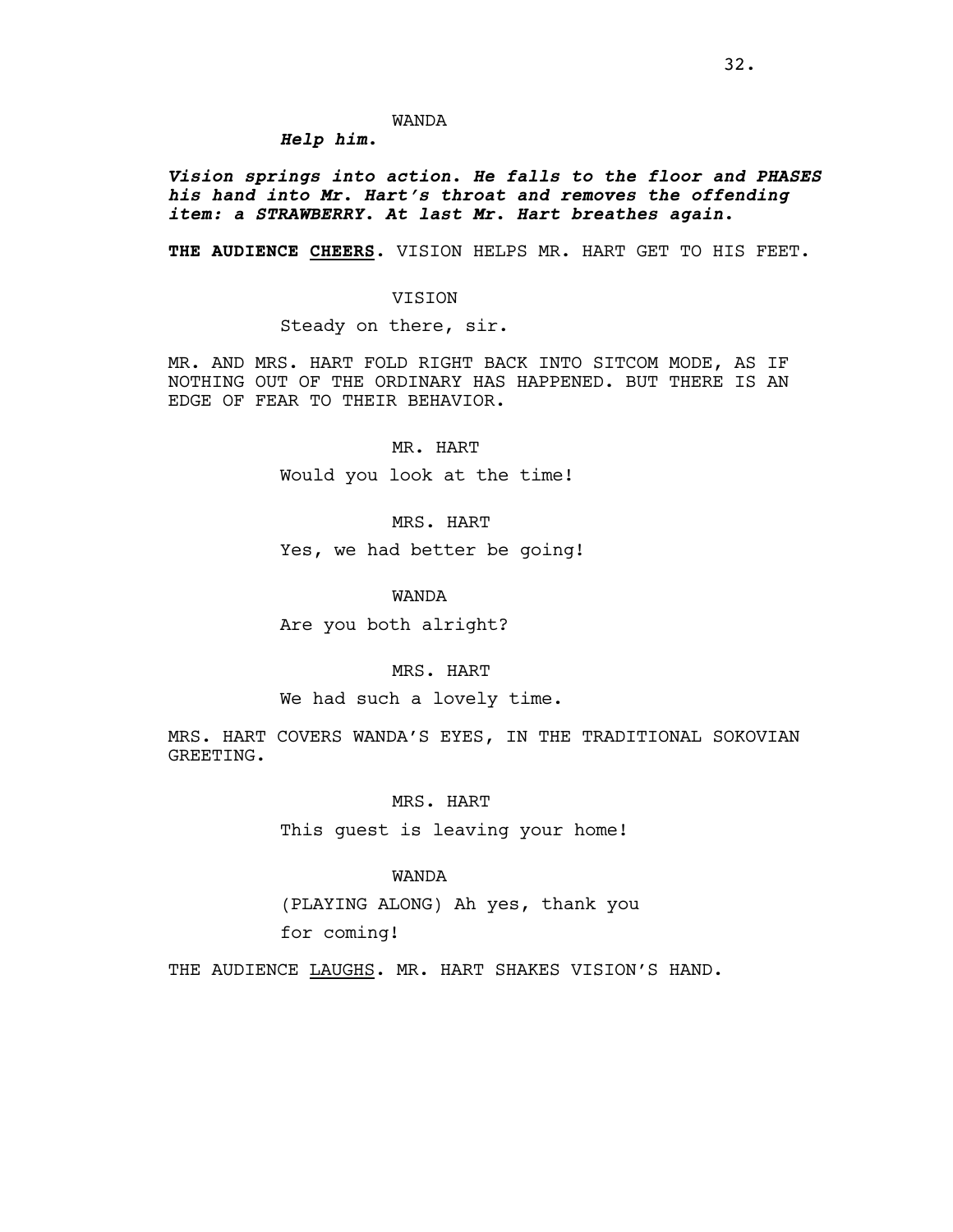### MR. HART

You impressed me tonight, son. Let's you and me have a chat first thing Monday morning. See about that promotion, eh?

#### VISION

Yes, sir. Thank you, sir.

WANDA OPENS THE FRONT DOOR AND WE SEE A LOBSTER ATTACHED TO IT. THE AUDIENCE HOWLS WITH LAUGHTER. WANDA AND VISION BRACE FOR THE HARTS' REACTION...

### MRS. HART

What a charming door knocker! Well,

goodnight!

MR. AND MRS. HART EXIT. VISION AND WANDA TURN TO EACH OTHER. THEY COLLAPSE ON THE SOFA, RELIEVED. THE AUDIENCE LAUGHS.

#### WANDA

We are an unusual couple, you know.

#### **VISION**

I don't believe that was ever in question.

#### WANDA

What I mean is, we don't have an anniversary. Or a song. Or even wedding rings.

### VISION

We can remedy that. Today can be our anniversary.

#### WANDA

Of what? Surviving our first dinner party?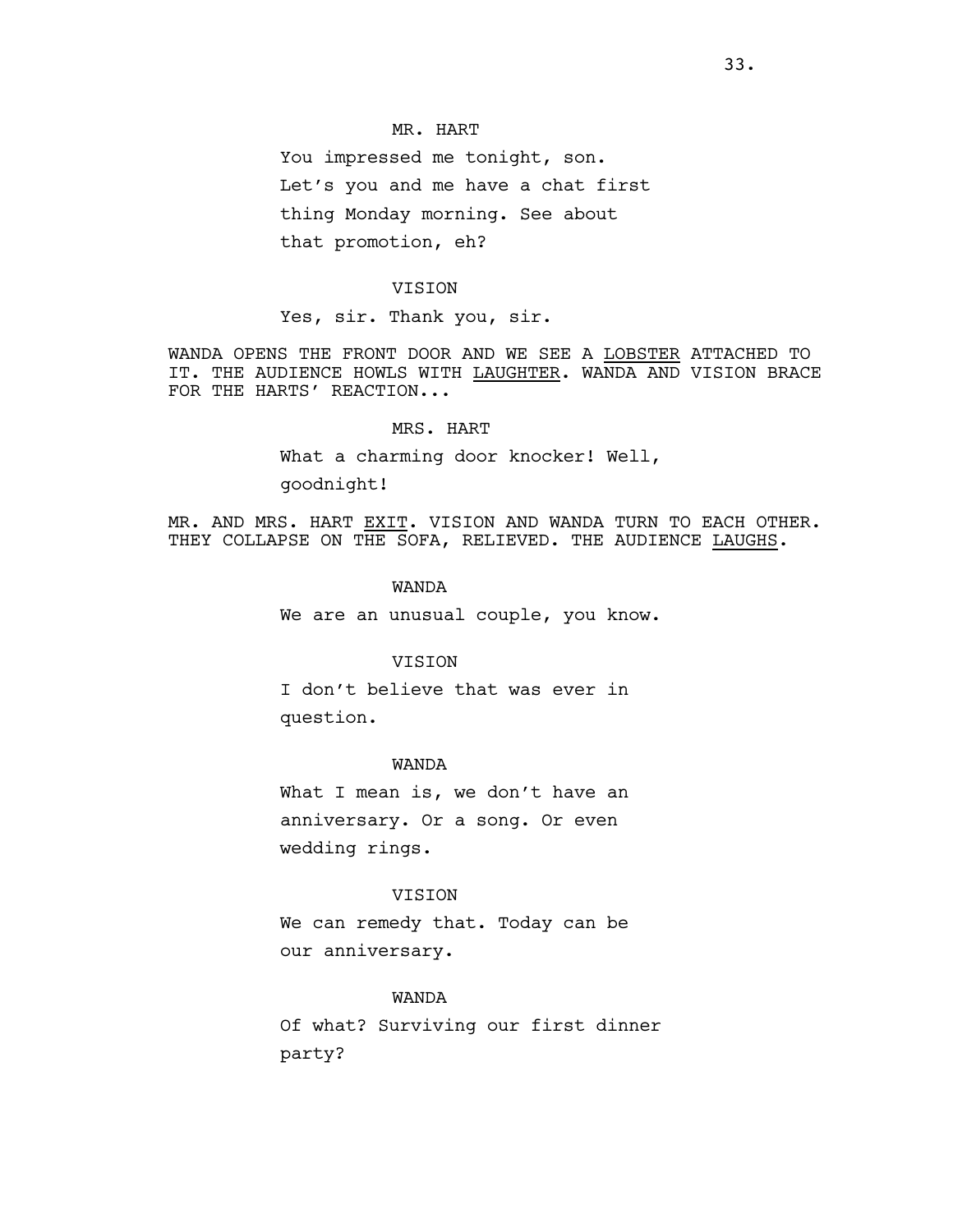# VISION

Precisely. And our song could be--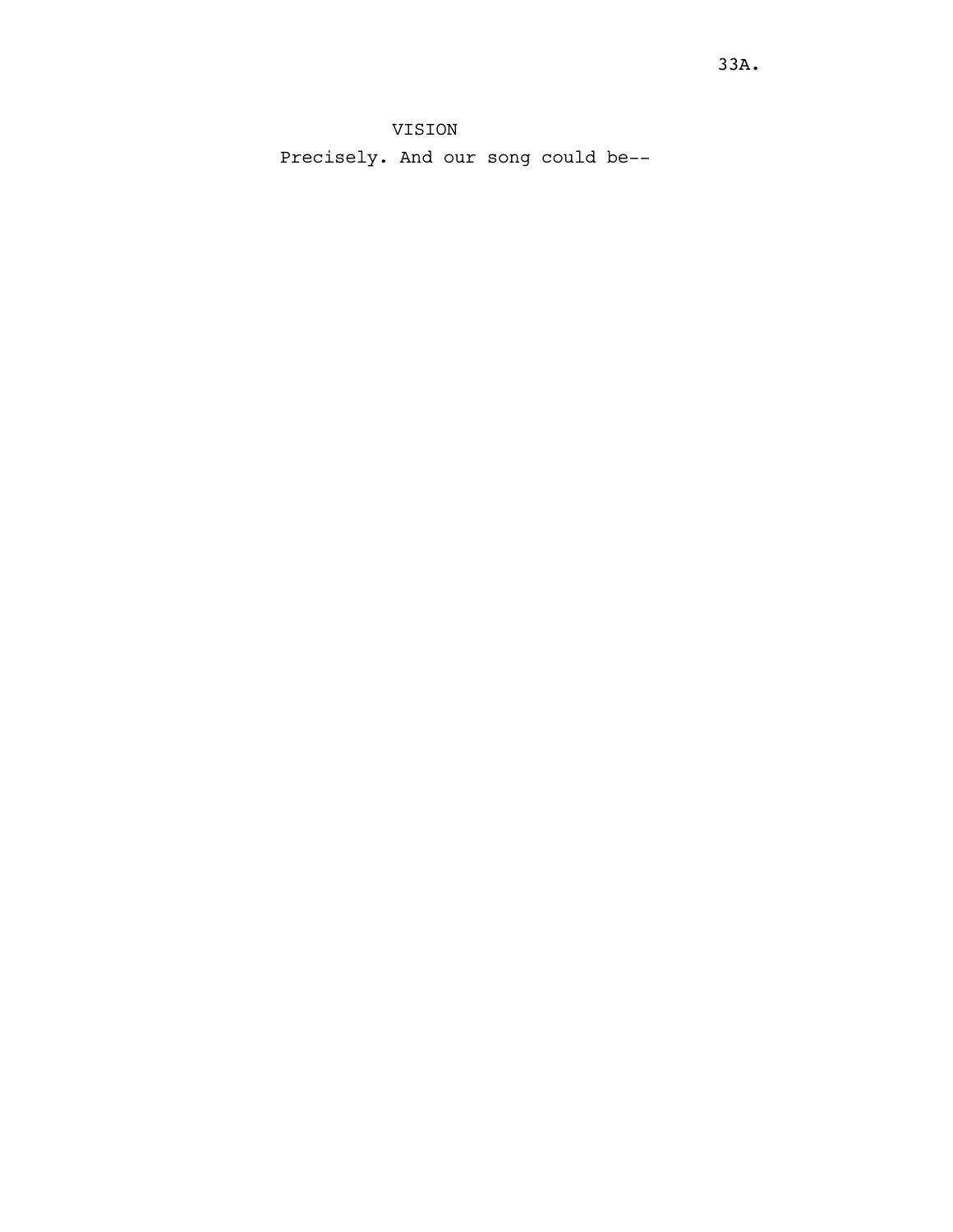"Yakety Yak," naturally.

# VISION

(AMUSED) Naturally.

#### WANDA

And the rings?

#### VISION

Couldn't you make some for us?

WANDA CONSIDERS THIS. SHE LIFTS A HAND AND WITH GLOWING FINGERTIPS, SHE CREATES TWO GOLD RINGS, ONE FOR EACH OF THEM. THE AUDIENCE "OOOOH'S" AND "AHHHH'S." WANDA AND VISION ADMIRE THEM TOGETHER. THEN VISION CLICKS THE REMOTE AND THEY ARE BATHED IN THE SOFT GLOW OF THE TELEVISION.

### VISION

I do. Do you?

#### WANDA

Yes. I do.

### VISION

### And they lived happily ever after.

THEME MUSIC SWELLS AS WANDA AND VISION KISS. A HEXAGON FRAMES THEIR FACES. HOLD ON THIS IMAGE AS END CREDITS ROLL.

### END OF EPISODE